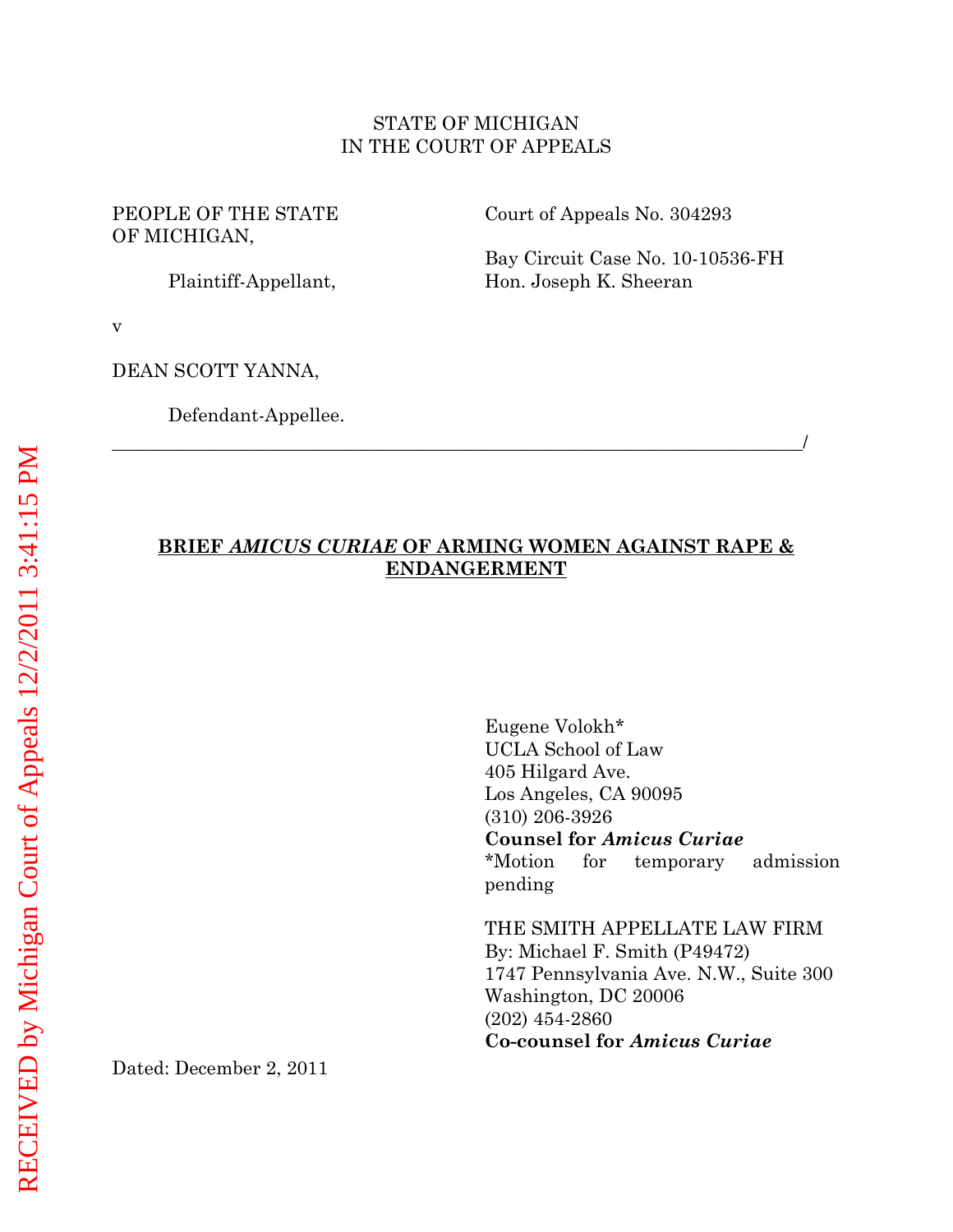# **TABLE OF CONTENTS**

<span id="page-1-0"></span>

| Many People Have Good Reason to Choose Stun Guns or Tasers as Self-Defense<br>Ι. |
|----------------------------------------------------------------------------------|
|                                                                                  |
| The United States Supreme Court Has Treated the "Right to Keep and Bear"<br>А.   |
| The Michigan Supreme Court Has Treated the "Right to Keep and Bear<br>B.         |
| This Court Has Treated the "Right to Keep and Bear Arms" as Extending<br>C.      |
| D. Other Courts Have Treated the "Right to Keep and Bear Arms" as                |
| III. The Second Amendment "Right to Keep and Bear Arms" Covers Stun Guns and     |
|                                                                                  |
|                                                                                  |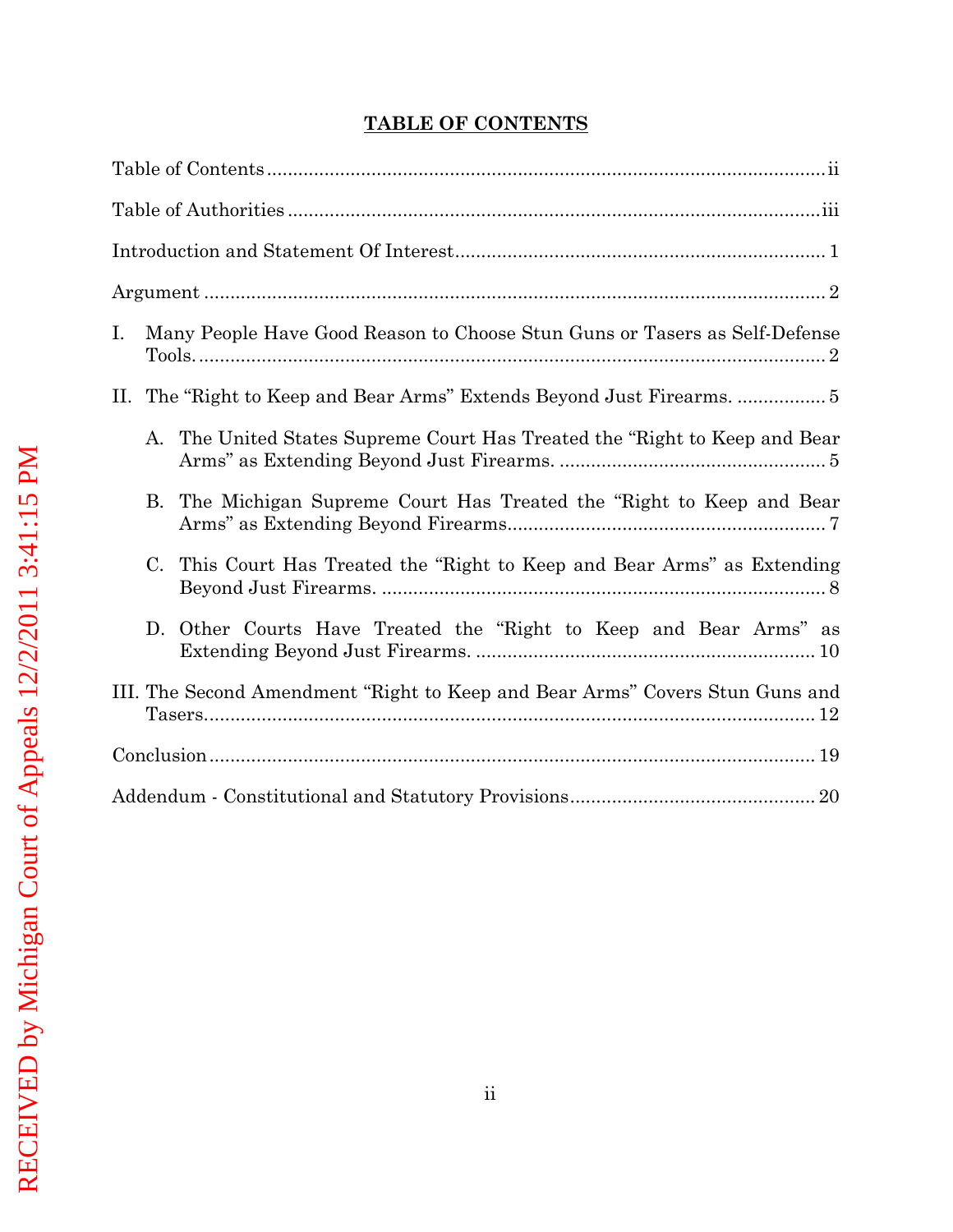## **TABLE OF AUTHORITIES**

<span id="page-2-0"></span>

| Cases                                                                                     |
|-------------------------------------------------------------------------------------------|
| Amerisure Ins Co v Plumb, 282 Mich App 417; 766 NW2d 878 (2009)  12                       |
|                                                                                           |
|                                                                                           |
| City of Akron v Rasdan, 105 Ohio App 3d 164; 663 NE2d 947 (1995) 10                       |
|                                                                                           |
|                                                                                           |
|                                                                                           |
| People v Archey, unpublished per curiam opinion of the Court of Appeals, issued           |
| <i>People v Atkins</i> , unpublished per curiam opinion of the Court of Appeals, issued   |
|                                                                                           |
| <i>People v Buchanan</i> , unpublished per curiam opinion of the Court of Appeals, issued |
| <i>People v Cobb</i> , unpublished per curiam opinion of the Court of Appeals, issued May |

*People v Conner*, unpublished per curiam opinion of the Court of Appeals, issued August 19, 2010 (Docket No. 290284) ..................................................................... 17

5, 2009 (Docket No. 278973) .................................................................................... 17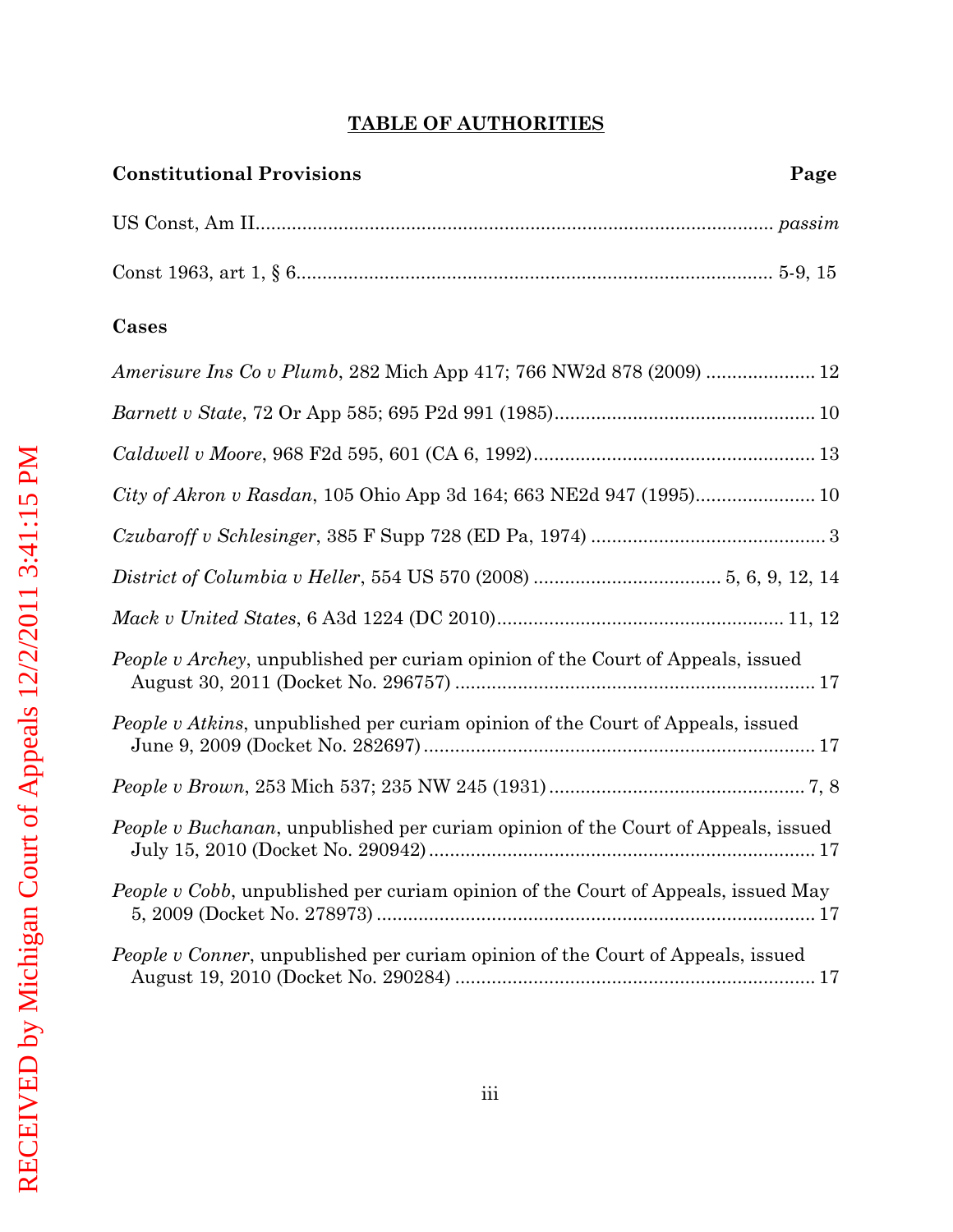| People v Edwards, unpublished per curiam opinion of the Court of Appeals, issued      |
|---------------------------------------------------------------------------------------|
| People v Goble, unpublished per curiam opinion of the Court of Appeals, issued June   |
| People v Green, unpublished per curiam opinion of the Court of Appeals, issued        |
| People v Grullon, unpublished per curiam opinion of the Court of Appeals, issued      |
| People v Hector, unpublished per curiam opinion of the Court of Appeals, issued       |
| People v Jones, unpublished per curiam opinion of the Court of Appeals, issued        |
| People v Kelley, unpublished per curiam opinion of the Court of Appeals, issued       |
| <i>People v Mott</i> , unpublished per curiam opinion of the Court of Appeals, issued |
| People v Muntaqim-Bey, unpublished per curiam opinion of the Court of Appeals,        |
| People v Scarborough, unpublished per curiam opinion of the Court of Appeals,         |
|                                                                                       |
| People v Swint, 225 Mich App 356; 572 NW2d 666 (1997)  4, 8, 9, 18                    |
| People v Thomas, unpublished per curiam opinion of the Court of Appeals, issued       |
| People v Warren, unpublished per curiam opinion of the Court of Appeals, issued       |
|                                                                                       |
|                                                                                       |
|                                                                                       |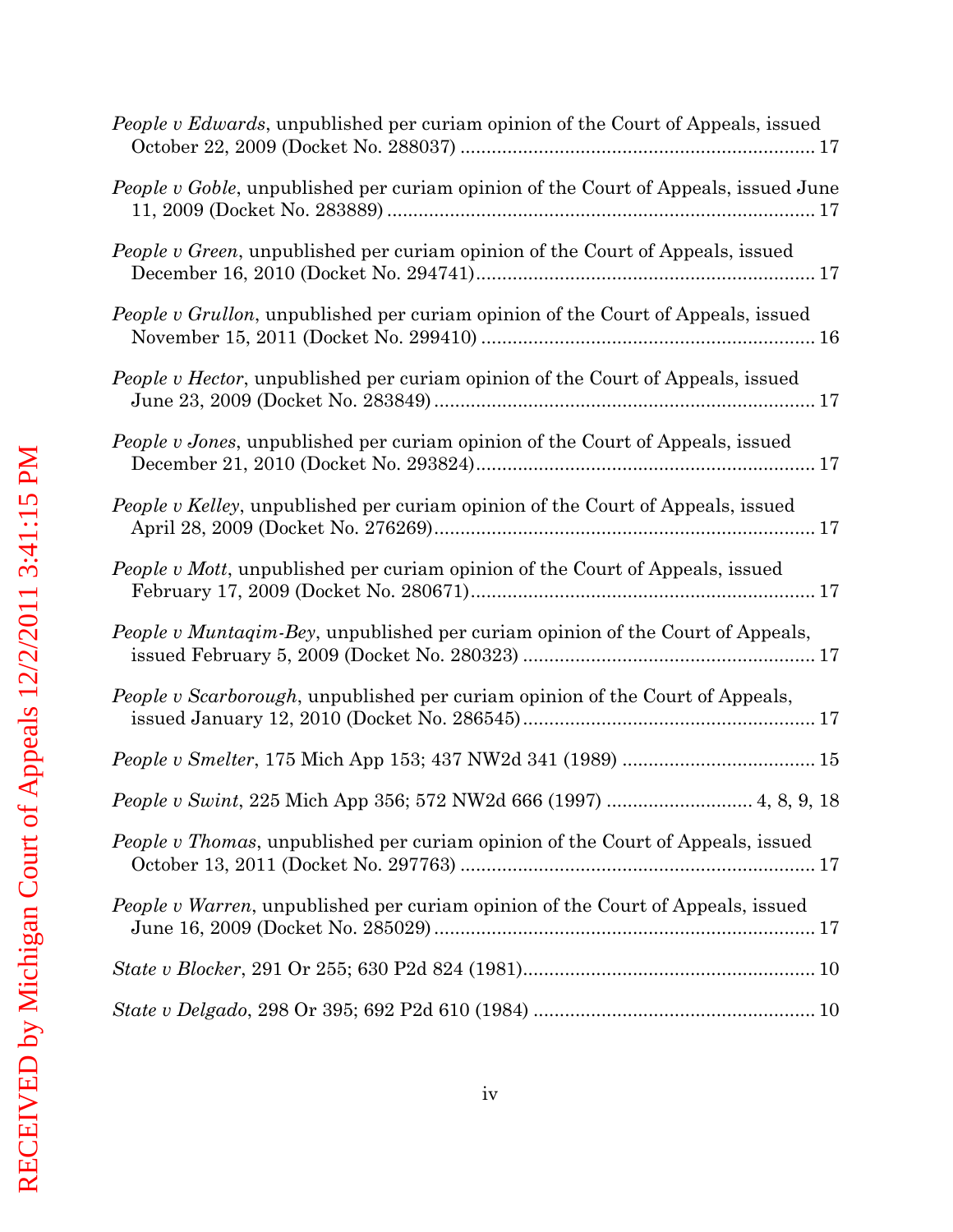| <i>State v Griffin</i> , 2011 WL 2083893; 2011 Del Super LEXIS 193 (Del Super Ct May             |
|--------------------------------------------------------------------------------------------------|
|                                                                                                  |
| United States v Miller, 307 US 174; 59 S Ct 816; 83 L Ed 1206 (1939)  12                         |
|                                                                                                  |
| <b>Statutes and Rules</b>                                                                        |
|                                                                                                  |
|                                                                                                  |
|                                                                                                  |
|                                                                                                  |
|                                                                                                  |
| <b>Treatises and Other Authorities</b>                                                           |
|                                                                                                  |
| Babylonian Talmud (I. Epstein ed., Jacob Schacter & H. Freedman trans., Soncino                  |
|                                                                                                  |
|                                                                                                  |
| Bernton, Students Urged to Shape World: Dalai Lama Preaches Peace in Portland,                   |
|                                                                                                  |
| Cao et al, Willingness to Shoot: Public Attitudes Toward Defensive Gun Use, 27 Am                |
| Catechism of the Catholic Church,<br>http://www.vatican.va/archive/ENG0015/_P7Z.HTM, at \ 2264 3 |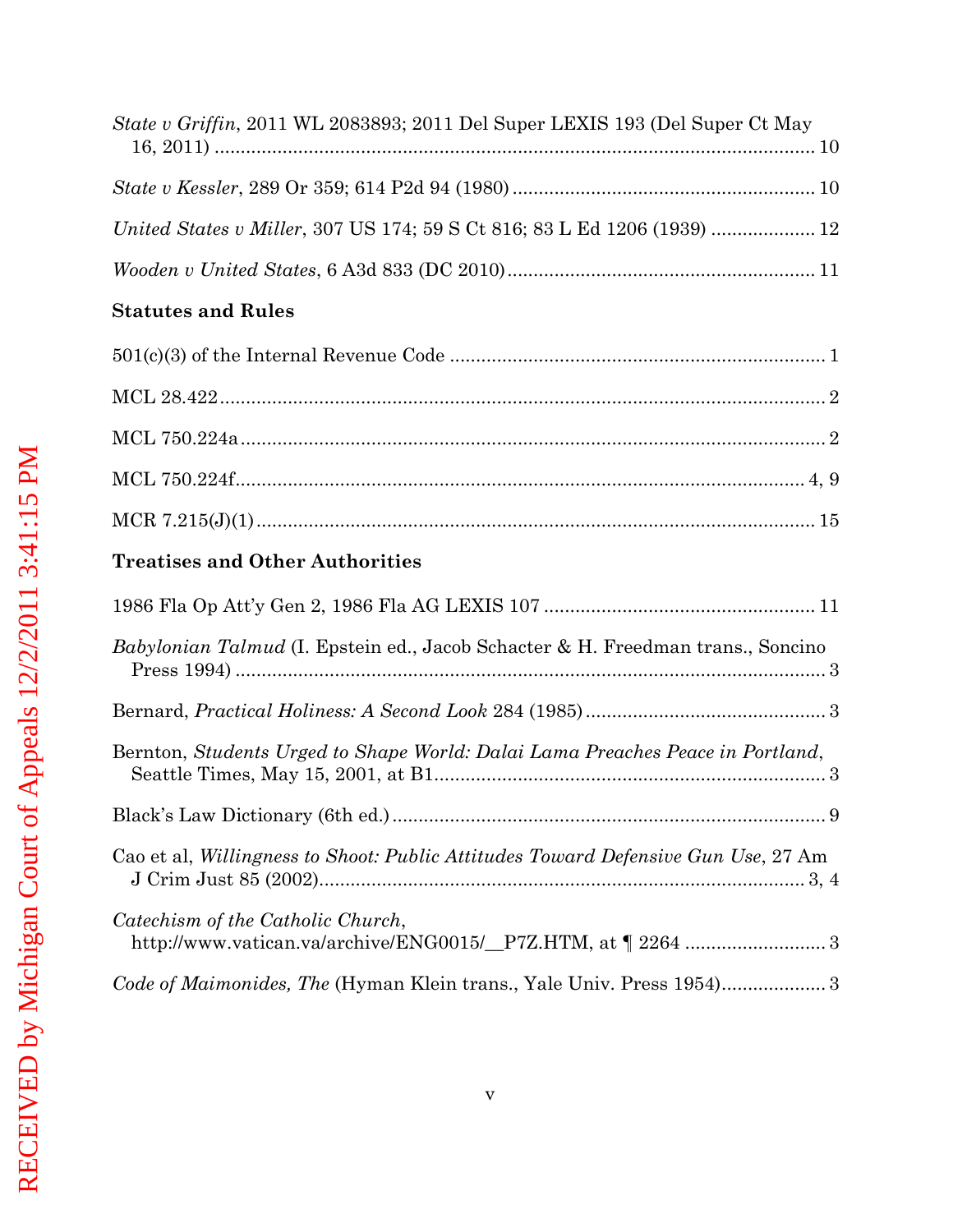| Volokh, Nonlethal Self-Defense, (Almost Entirely) Nonlethal Weapons, and the<br>Rights to Keep and Bear Arms and Defend Life, 62 Stan L Rev 199 (2009) 16 |
|-----------------------------------------------------------------------------------------------------------------------------------------------------------|
|                                                                                                                                                           |
|                                                                                                                                                           |
|                                                                                                                                                           |
|                                                                                                                                                           |

# **Briefs**

| 11/10/87 Brief of Appellant, <i>People v Smelter</i> , (Docket No. 100234)  15         |  |
|----------------------------------------------------------------------------------------|--|
| 2/24/88 Brief of Appellee, <i>People v Smelter</i> (Docket No. 100234) 15              |  |
| 3/14/89 Application for Leave to Appeal, <i>People v Smelter</i> , SC No. 85674  15    |  |
| 4/17/89 Answer in Opposition to Application, <i>People v Smelter</i> , SC No. 85674 15 |  |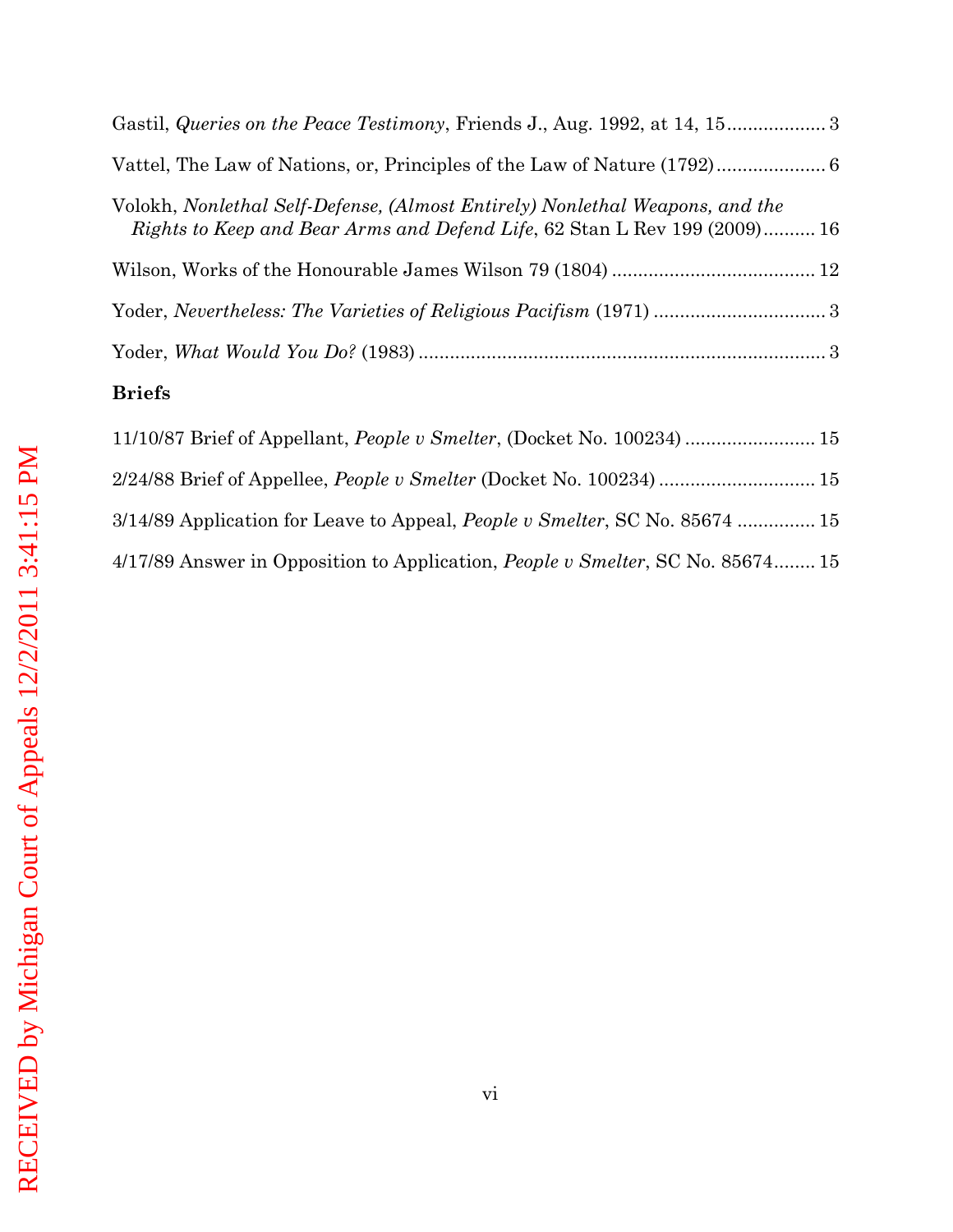#### **INTRODUCTION AND STATEMENT OF INTEREST**

<span id="page-6-0"></span>*Amicus curiae* AWARE (Arming Women Against Rape & Endangerment) is a Massachusetts non-profit, tax-exempt charitable organization registered under chapter 501(c)(3) of the Internal Revenue Code. AWARE was founded in 1990 to provide information and training to enable people, particularly women, to avoid, deter, repel, or resist crimes ranging from minor harassment to violent assault.

AWARE's board members and instructors are certified to teach a wide range of self-defense techniques ranging from chemical defensive sprays to firearms. Its staff has been trained by many of the premier instructional organizations for training police and private citizens in the judicious use of force, including the American Society of Law Enforcement Training (ASLET), the International Association of Law Enforcement Firearms Instructors (IALEFI), the Annual Threat Management Conference, the American Women's Self-Defense Association, the Smith & Wesson Training Academy, and many other prominent organizations. Its staff members have given presentations at the American Society of Criminology and at annual training meetings of ASLET, Women in Federal Law Enforcement, and the International Women Police Association. One of its board members has published more than a hundred articles in various magazines and journals regarding the defensive use of firearms and other aspects of personal protection.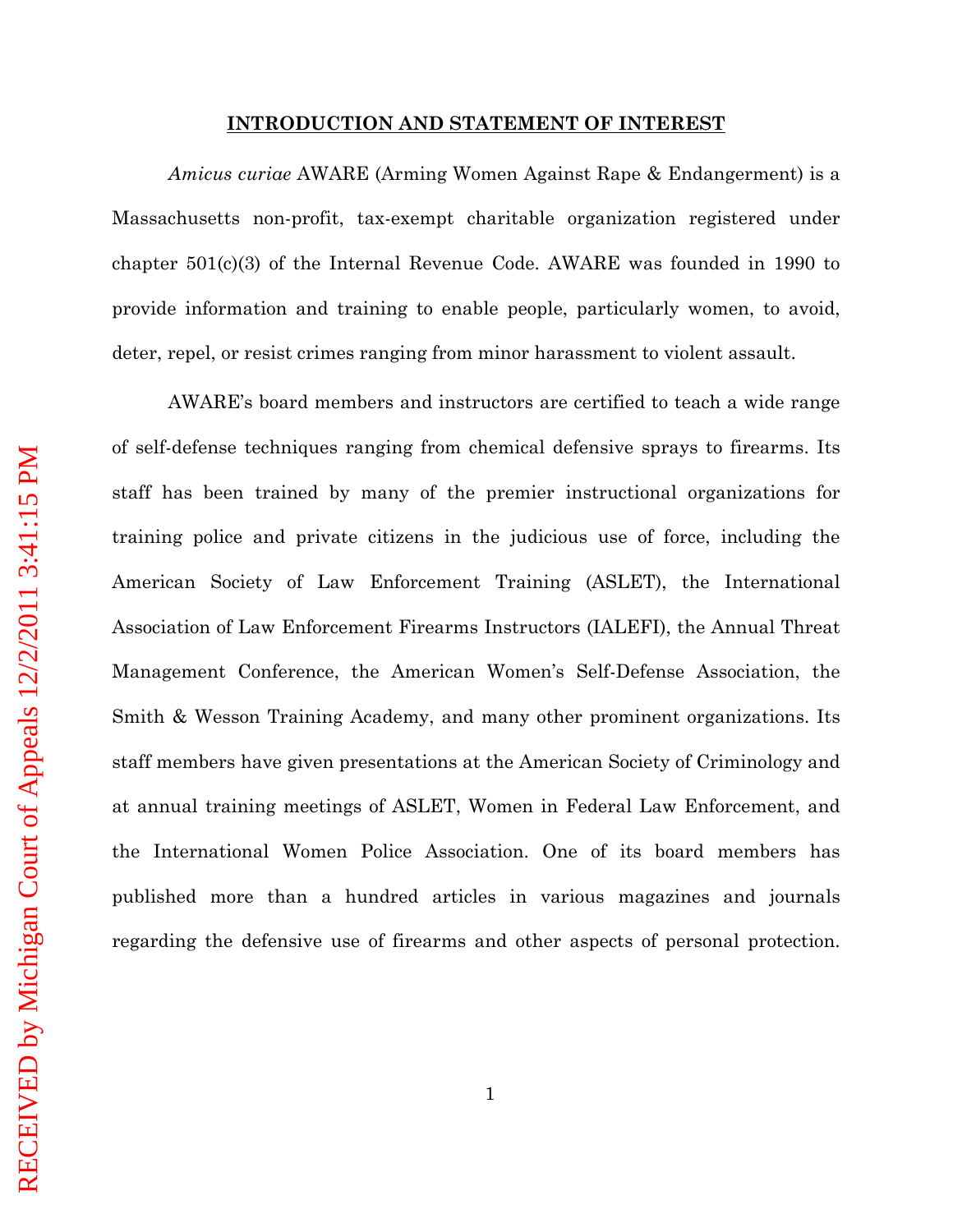AWARE's staff members have often been sought out for interviews and commentaries on self-defense by magazines, newspapers, and the broadcast media.

This case is of significant interest to AWARE because it involves the issue of whether MCL 750.224a, which makes the mere possession of a stun gun or a Taser by a private citizen a four-year felony, improperly abridges the right to keep and bear arms protected by the Second Amendment.

#### **ARGUMENT**

# <span id="page-7-1"></span><span id="page-7-0"></span>**I. Many People Have Good Reason to Choose Stun Guns or Tasers as Self-Defense Tools.**

Michigan rightly allows people to possess and carry guns. *See* MCL 28.422. But different people have different self-defense needs, and they should be able to choose other means of defending themselves, as well—especially when those means are much *less* deadly than guns, as is the case for stun guns (electric weapons that require the user to touch the target with the weapon) and Tasers (electric weapons that shoot a probe that delivers the electric shock). See Appellant's Appendix VIII (parties' stipulations that such weapons are "generally nonlethal").

Some people, for instance, have religious or ethical compunctions about killing. For example, noted Mennonite theologian John Howard Yoder, noted Pentecostalist theologian David K. Bernard, and the Dalai Lama have expressed the view that while one ought not use deadly force even in self-defense, self-defense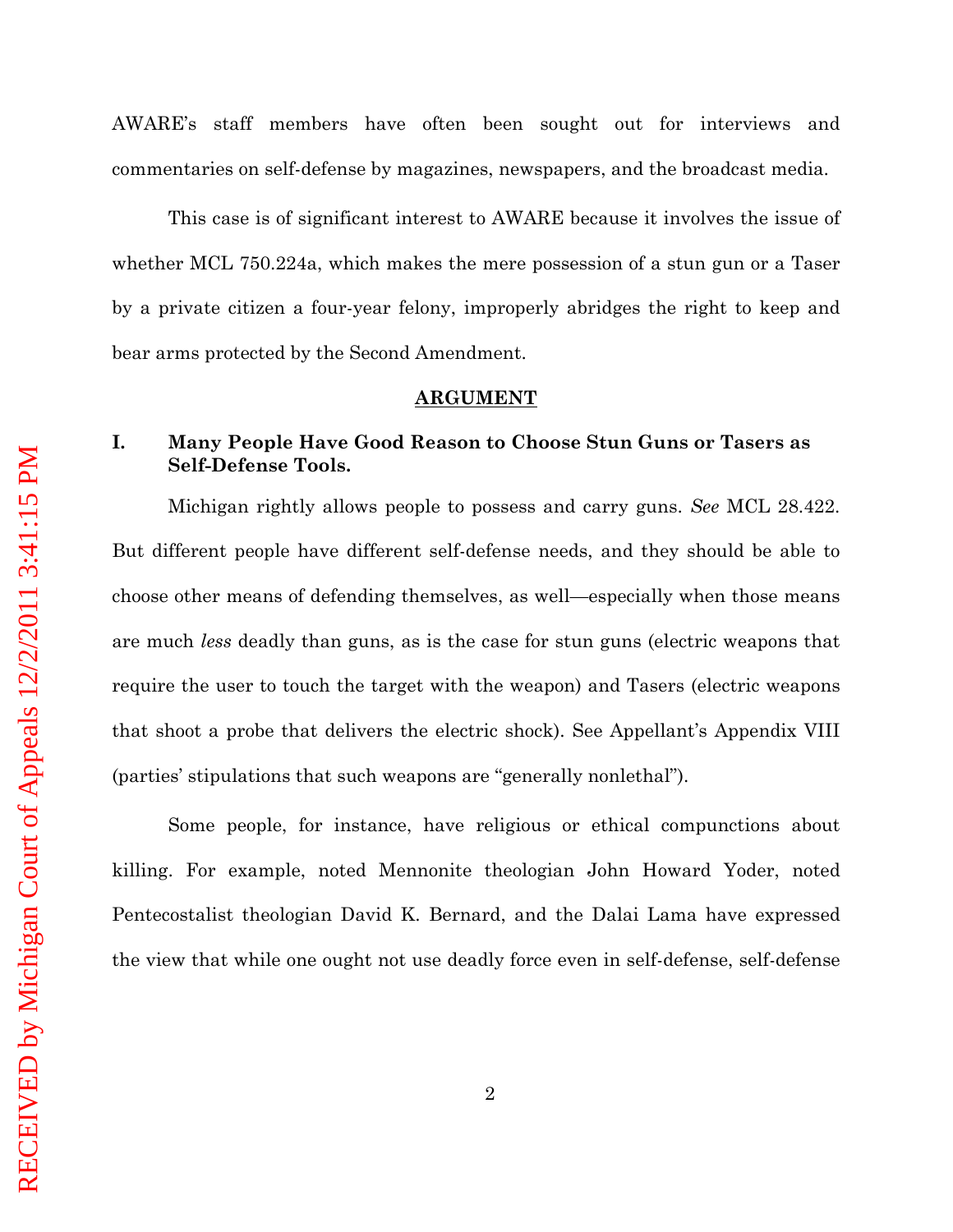using nondeadly force is permissible.[1](#page-8-0) Some members of other religious groups, such as Quakers, share this view.[2](#page-8-1) Other religious and philosophical traditions, such as the Jewish and Catholic ones, take the view that defenders ought to use the least violence necessary.[3](#page-8-2) Some religious believers might therefore conclude that, when fairly effective nondeadly defensive tools are available, they should be used in preference to deadly tools.

Other people might feel they will be emotionally unable to pull the trigger on a deadly weapon, even when doing so would be ethically proper. Thus, for instance, Cao et al, *Willingness to Shoot: Public Attitudes Toward Defensive Gun Use*, 27 Am J Crim Just 85, 96 (2002), reports that 35 percent of a representative sample of Cincinnati residents age 21 and above said they would *not* be willing to shoot a gun at an armed and threatening burglar who had broken into their home. (The fraction

 $\overline{a}$ 

<span id="page-8-0"></span><sup>1</sup> *See* Yoder, *Nevertheless: The Varieties of Religious Pacifism* 31 (1971); Yoder, *What Would You Do?* 28-31 (1983); Bernard, *Practical Holiness: A Second Look* 284 (1985); Bernton, *Students Urged to Shape World: Dalai Lama Preaches Peace in Portland*, SEATTLE TIMES, May 15, 2001, at B1 (paraphrasing the Dalai Lama).

<span id="page-8-1"></span><sup>2</sup> *See* Gastil, *Queries on the Peace Testimony*, Friends J, Aug. 1992, at 14, 15 (noting the views of some Quakers); *Czubaroff v Schlesinger*, 385 F Supp 728, 739– 40 (ED Pa, 1974) (describing a conscientious objector application that expressed such a view as a matter of humanist philosophy).

<span id="page-8-2"></span><sup>3</sup> *See Catechism of the Catholic Church*, http://www.vatican.va/archive/ENG0015/ \_\_P7Z.HTM, at ¶ 2264 (accessed November 30, 2011); *Babylonian Talmud*, Sanhedrin 74a (I. Epstein ed., Jacob Schacter & H. Freedman trans., Soncino Press 1994); *The Code of Maimonides*, Book Eleven, The Book of Torts 197-98 (Hyman Klein trans., Yale Univ Press 1954).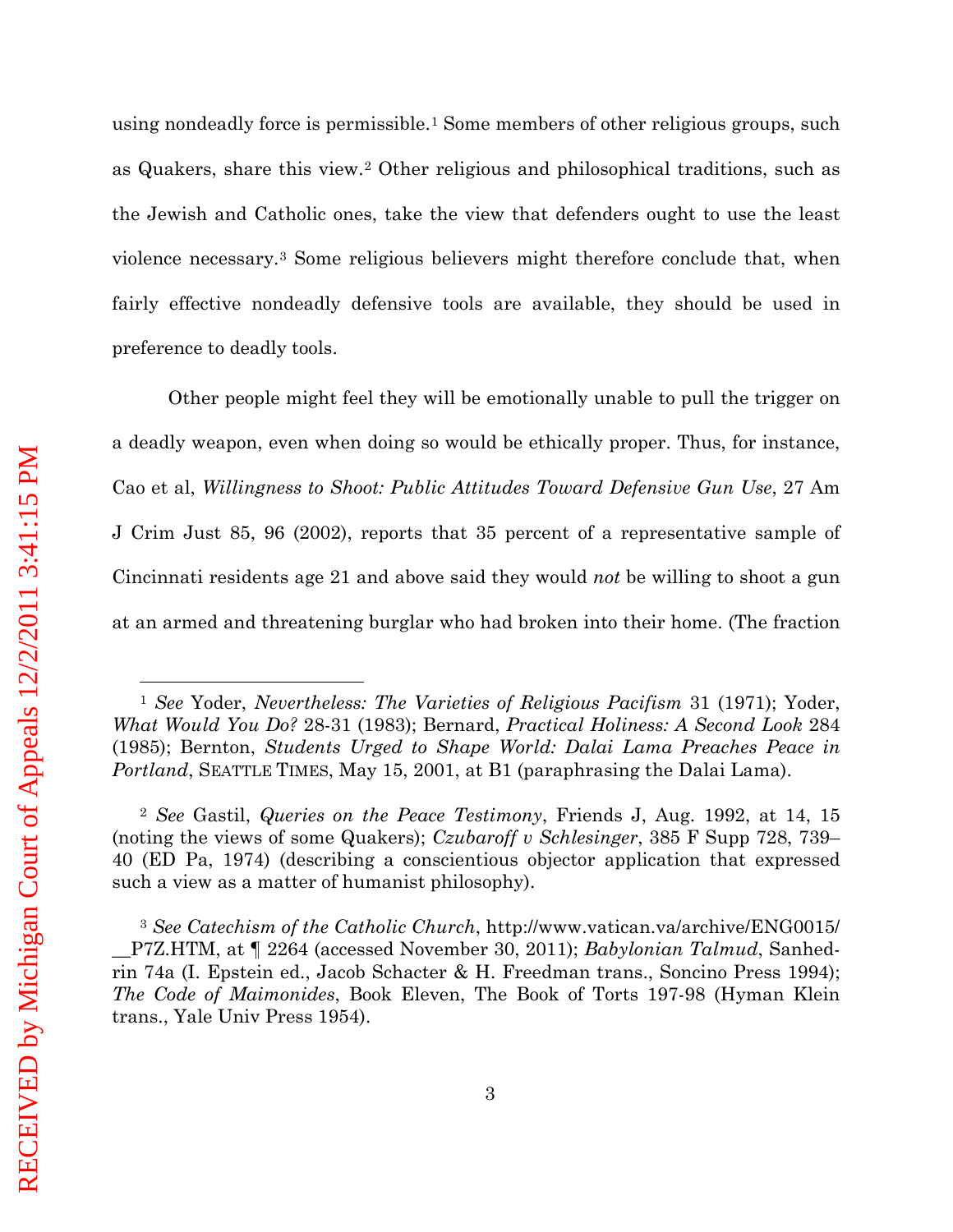was higher for women respondents. *Id* at 100.) It seems likely that many of the 35 percent feel they would be psychologically unprepared to shoot an attacker, even if they were ethically permitted to do so.

Others might worry about erroneously killing someone who turns out not to be an attacker. Still others might be reluctant to kill a particular potential attacker, for instance when a woman does not want to kill her abusive ex-husband because she does not want to have to explain to her children that she killed their father, even in self-defense. Others might fear a gun they own might be misused, for instance by their children or by a suicidal adult housemate. Still others, such as people with past criminal convictions, may be barred from owning firearms. *See People v Swint*, 225 Mich App 353, 362; 572 NW2d 666 (1997) (upholding MCL 750.224f's ban on gun possession by felons because it "[a]rguably" "does not completely foreclose defendant's constitutional right to bear 'arms,' i.e., nonfirearm weapons, in defense of himself"). And even people who own guns may still want to have both a gun and a stun gun or Taser accessible, so that they can opt for a nonlethal response whenever possible, and for a lethal one when absolutely necessary. (This, of course, is part of the reason that police officers carry both kinds of weapons.)

These are not just aesthetic preferences, such as a person's desire to have a particular gun that she most likes when other equally effective guns are available.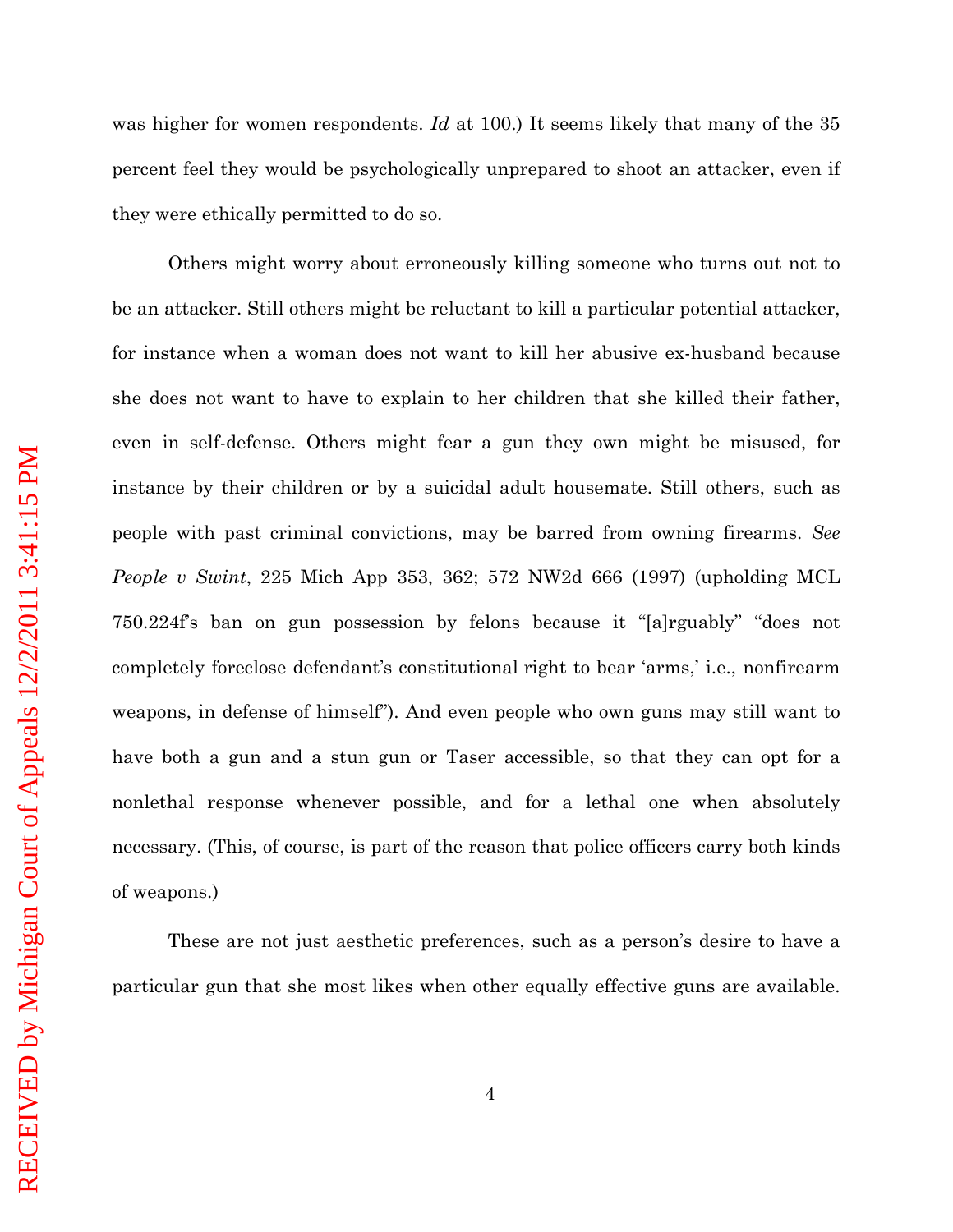These are preferences that stem from understandable and even laudable moral belief systems, emotional reactions, or pragmatic concerns. Members of Arming Women Against Rape & Endangerment generally believe that killing in self-defense is morally proper. But people who take the opposite view should be presumptively free to act on their beliefs without having to forgo effective self-defense tools; and people who have practical reasons to prefer nonlethal self-defense weapons should likewise be presumptively free to have the weapons that they need to effectively defend themselves.

#### <span id="page-10-0"></span>**II. The "Right to Keep and Bear Arms" Extends Beyond Just Firearms.**

The Second Amendment and the Michigan Constitution each speak of the "right to keep and bear arms," not of a right to keep and bear guns or firearms. US Const, Am II; Const 1963, art 1, § 6; *see* Addendum, pg. 19. And the United States Supreme Court, the Michigan Supreme Court, this Court, and courts of other states have treated the right as extending beyond firearms.

### <span id="page-10-1"></span>**A. The United States Supreme Court Has Treated the "Right to Keep and Bear Arms" as Extending Beyond Just Firearms.**

The Supreme Court concluded in *District of Columbia v Heller*, 554 US 570; 128 S Ct 2783; 171 L Ed 2d 637 (2008), that "arms" refers to "weapons of offence, or armour of defence," or "any thing that a man wears for his defence, or takes into his hands, or useth in wrath to cast at or strike another," *id* at 647 (quotation marks and citations omitted)—terms that cover more than just guns. And the Court, in the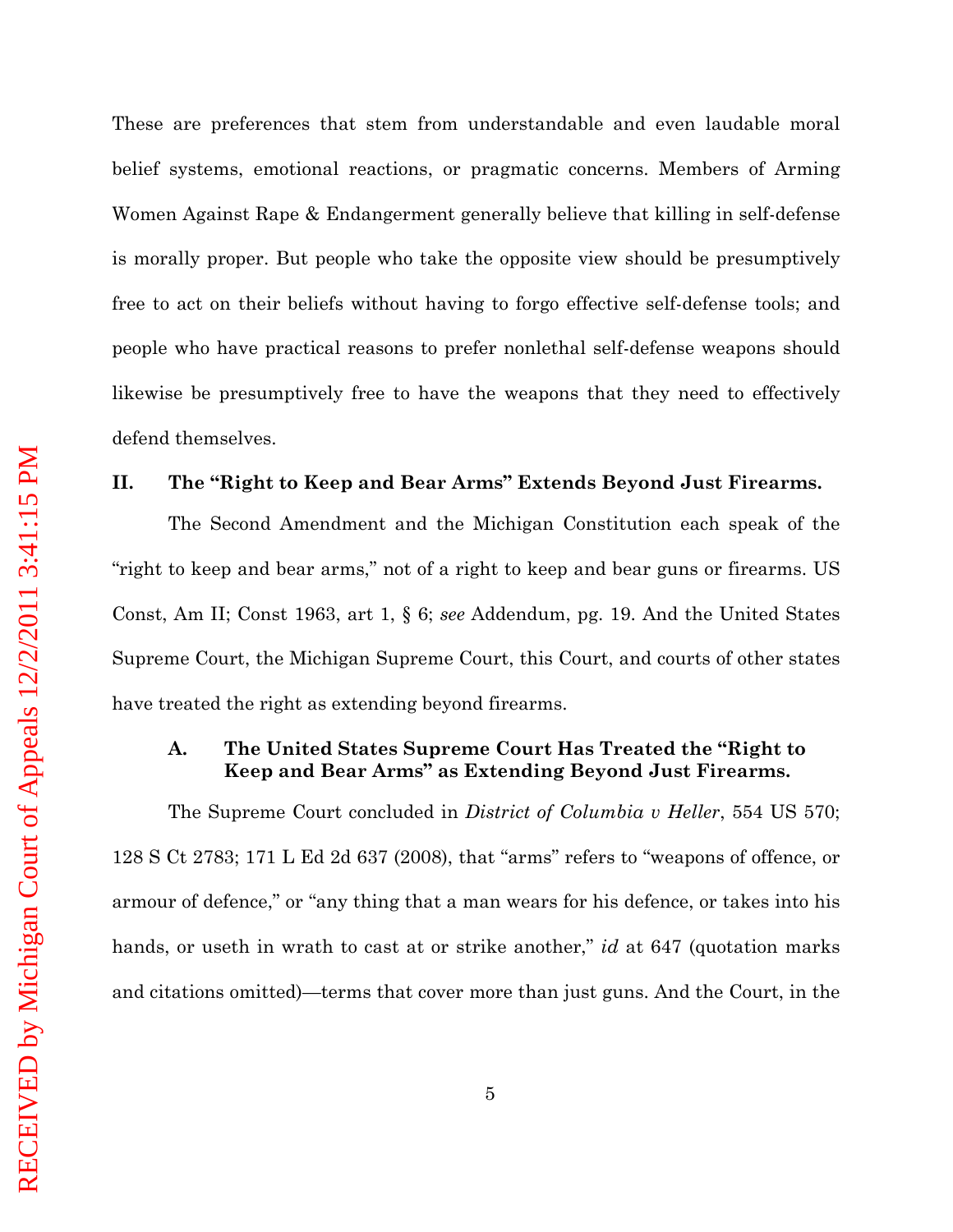section discussing the phrase "keep and bear arms," *id* at 581–92, four times expressly discussed non-firearms as "arms."

First, in showing that "keep and bear arms" included civilian possession of arms for self-defense, the Court noted that, "Timothy Cunningham's important 1771 legal dictionary" "gave as an example of usage: 'Servants and labourers shall use bows and arrows on *Sundays*, & c. and not bear other arms," *id* at 581 (citation omitted). Including the Cunningham quotation would have been pointless—indeed, counterproductive to the Court's argument—if the Court saw "arms" as limited to firearms.

Later in that section, the Court said that various "legal sources frequently used 'bear arms' in nonmilitary contexts," *id* at 587, and cited several examples. One such citation was a repeat of the Cunningham quote. *See id* at 587–88 ("Cunningham's legal dictionary, cited above, gave as an example of its usage a sentence unrelated to military affairs ('Servants and labourers shall use bows and arrows on *Sundays,* & c. and not bear other arms')"). The other quoted the great international law scholar Vattel. *See id* at 587 n10 ("E. de Vattel, The Law of Nations, or, Principles of the Law of Nature 144 (1792) ('Since custom has allowed persons of rank and gentlemen of the army to bear arms in time of peace, strict care should be taken that none but these should be allowed to wear swords')"). Both examples treated "arms" as including non-firearms; again, both would have been pointless and counterproductive if the Court believed "arms" meant only guns.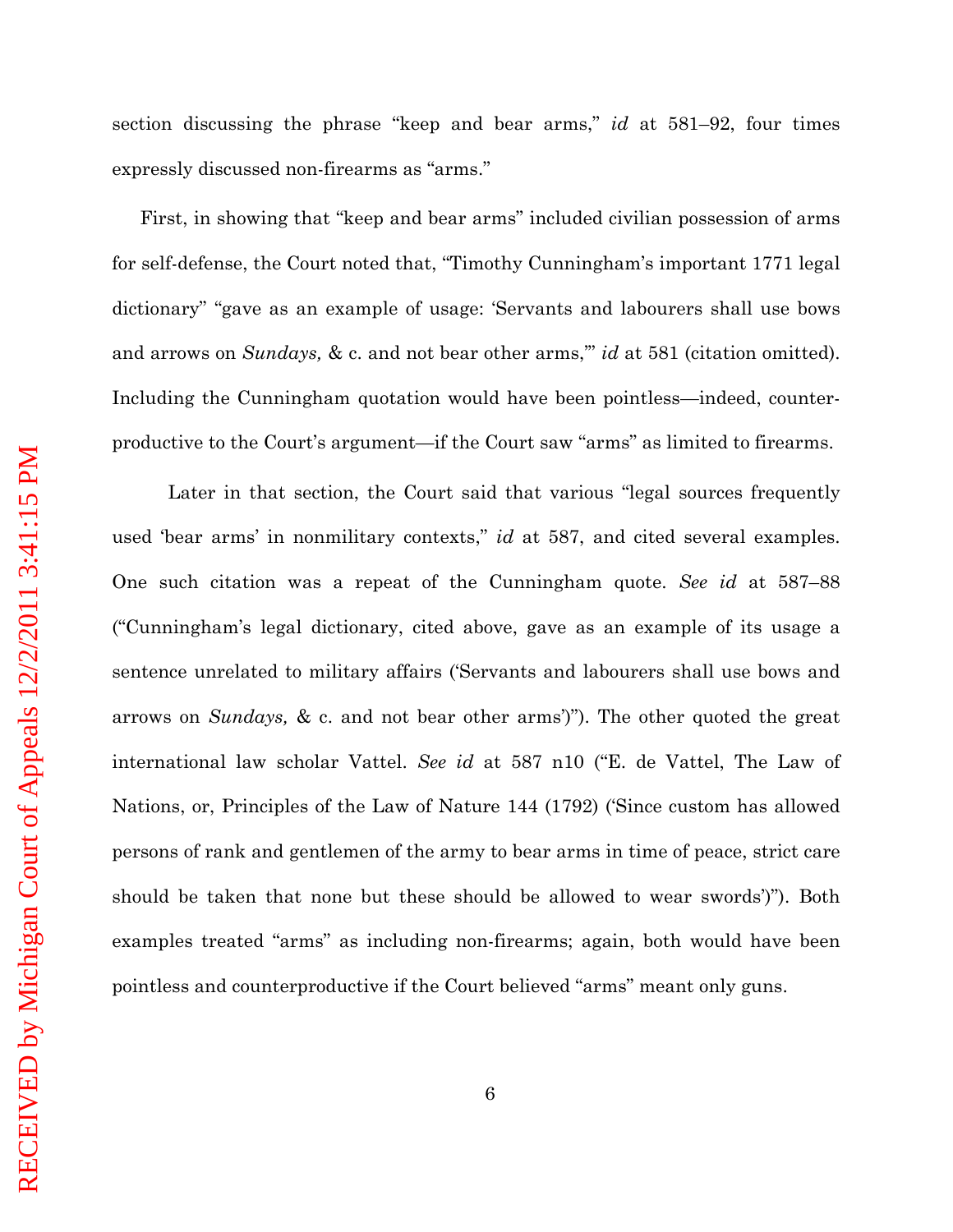Three pages later, the majority mentioned knives as an example of "arms." The dissent had pointed to a proposed version of the Second Amendment that included a conscientious-objector provision—a provision that was deleted as the Bill of Rights made its way through Congress—in support of its view that "bear arms" must have been limited to military contexts. The majority disagreed:

[The deleted provision] was not meant to exempt from military service those who objected to going to war but had no scruples about personal gunfights. Quakers opposed the use of *arms* not just for militia service, but for any violent purpose whatsoever—so much so that Quaker frontiersmen were forbidden to use *arms* to defend their families, even though "[i]n such circumstances the temptation to seize a hunting rifle or *knife* in self-defense ... must sometimes have been almost overwhelming." [554 US at 590 (emphasis added) (citation omitted)].

The Court thus included knives alongside rifles as examples of "arms" for Second Amendment purposes.

To be sure, *Heller* speaks mostly about guns. But the law challenged in *Heller* was a gun ban, so it makes sense that guns would be the Court's primary focus. The quotes given above, though, show that the Court's references to firearms were not intended to limit the Second Amendment to a right to bear only firearms.

### <span id="page-12-0"></span>**B. The Michigan Supreme Court Has Treated the "Right to Keep and Bear Arms" as Extending Beyond Firearms.**

The Michigan Supreme Court in interpreting the Michigan Constitution appears to likewise view the phrase "right to keep and bear arms" as covering weapons other than guns. In *People v Brown*, 253 Mich 537; 235 NW 245 (1931), the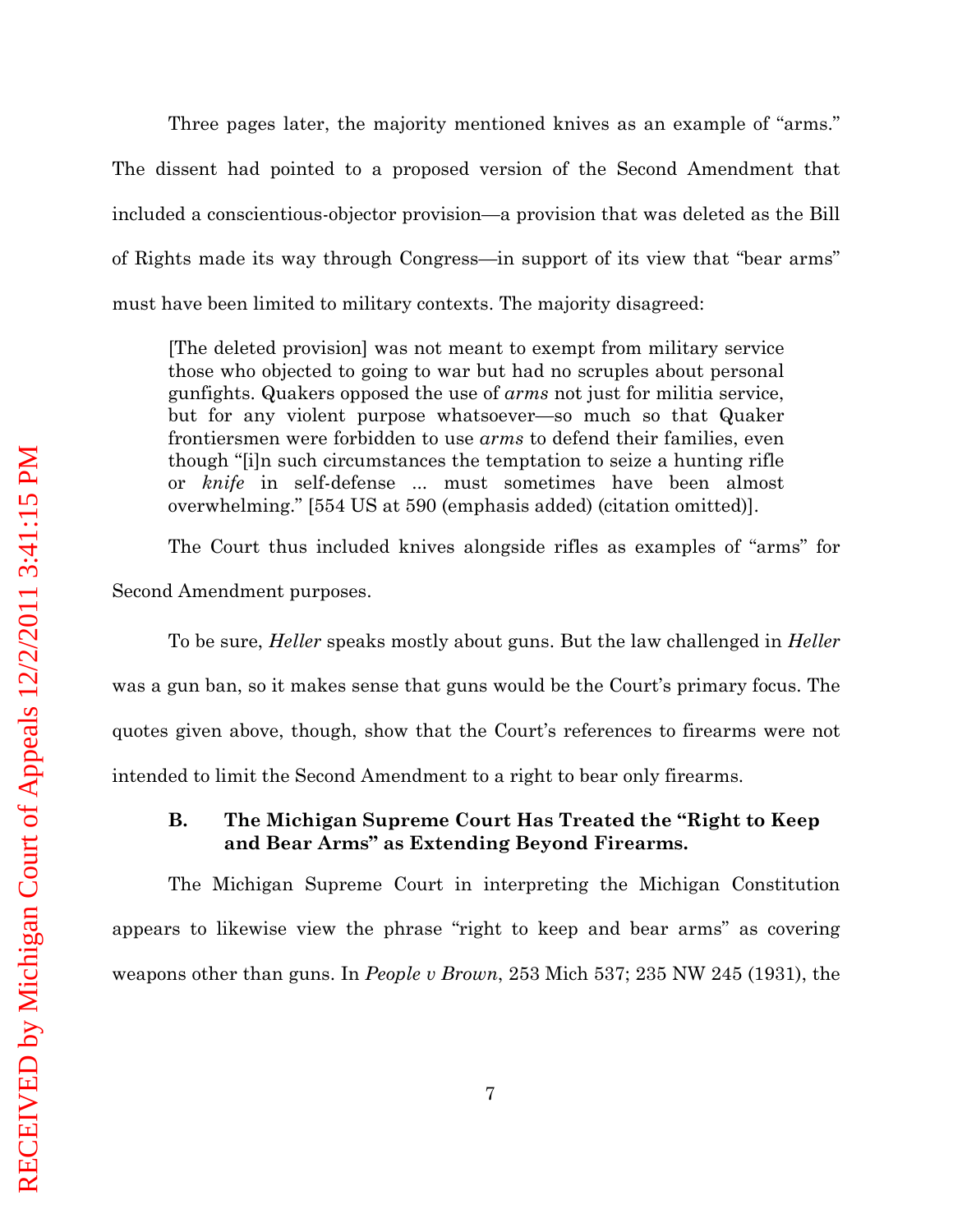Court noted that the right to keep and bear arms is subject to regulations, but stressed that such regulations "cannot constitutionally result in the prohibition of the possession of those arms which, by the common opinion and usage of lawabiding people, are proper and legitimate to be kept upon private premises for the protection of person and property." 253 Mich at 541. And in noting the narrowness of the statute in question, the Court stressed that the law "does not include ordinary guns, *swords*, revolvers, or other weapons usually relied upon by good citizens for defense or pleasure." *Id* at 542 (emphasis added).

*Brown* thus makes clear that, for 70 years, Michigan law has viewed "the right to keep and bear arms" as extending beyond firearms, treating swords and revolvers analogously as potentially the sort of "arms" that "are proper and legitimate to be kept . . . for the protection of person and property," and that are therefore constitutionally protected.

# <span id="page-13-0"></span>**C. This Court Has Treated the "Right to Keep and Bear Arms" as Extending Beyond Just Firearms.**

Likewise, this Court has treated the "right to keep and bear arms" in the Michigan Constitution as covering weapons other than guns. In *Swint*, this Court upheld Michigan's ban on gun possession by felons, relying expressly on the view that the "right to keep and bear arms" covered more than just guns (and thus left felons with other weapons for self-defense):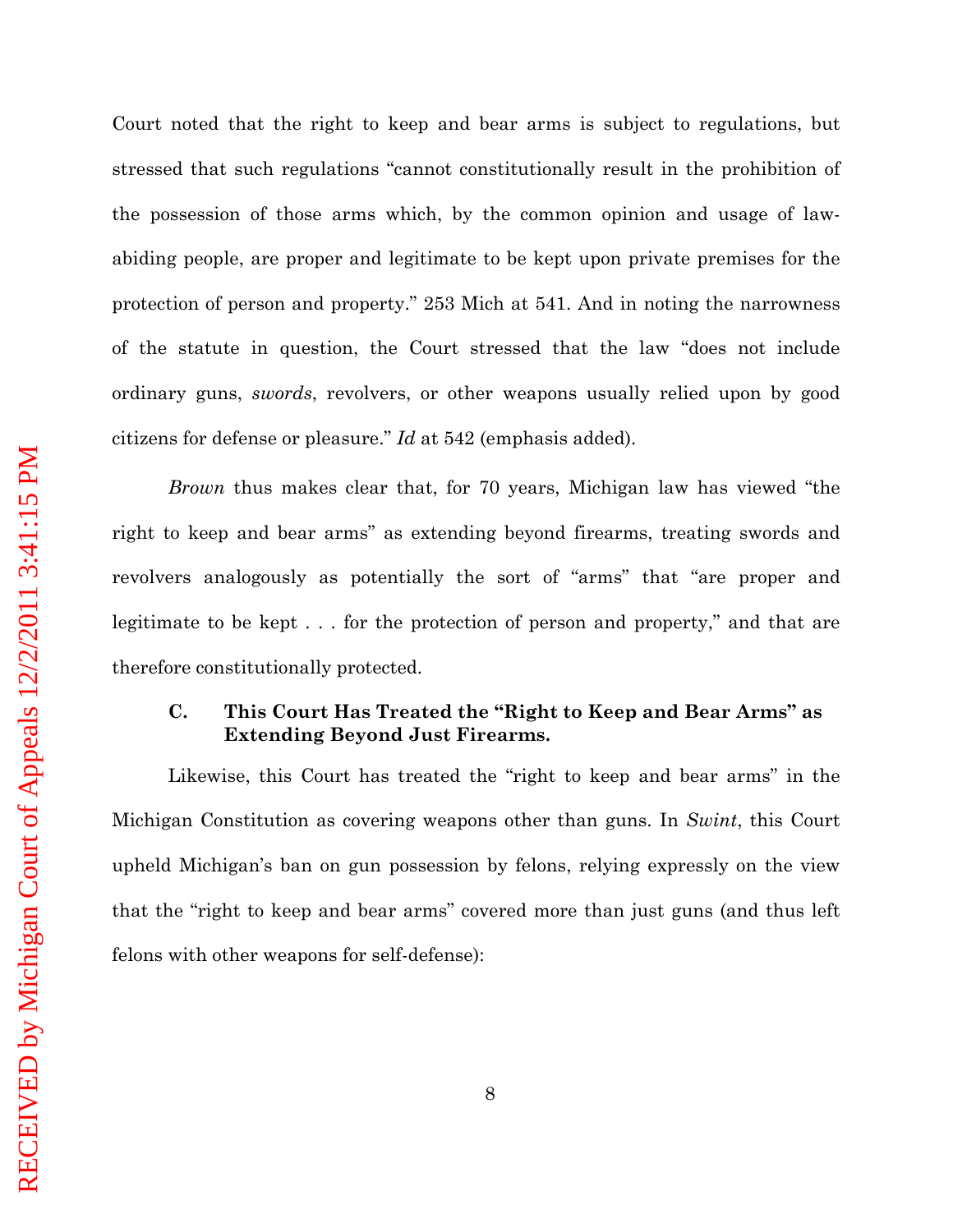We also note that while [Const 1963,] art 1, § 6 ensures a Michigan citizen's right to keep and bear "arms," that term is not defined. Black's Law Dictionary (6th ed.), p 109, defines "arms" as "anything that a man wears for his defense, or takes in his hands as a weapon." While MCL § 750.224f; MSA § 28.421(6) only precludes a former felon's use, possession, receipt, sale or transportation of a "firearm," it is silent regarding other "weapons." Arguably, MCL § 750.224f; MSA § 28.421(6) does not completely foreclose defendant's constitutional right to bear "arms," i.e., nonfirearm weapons, in defense of himself. [*Swint*, 225 Mich App at 362].

As the Court went on to note,

[A]s long as our citizens have available to them *some types of weapons* that are adequate reasonably to vindicate the right to bear arms in self-defense, the state may proscribe the possession of other weapons without infringing on the constitutional right to bear arms. [*Id* at 362 (emphasis in original) (citation and internal quotation marks omitted)].

*Swint* thus made clear that "arms" includes "nonfirearm weapons," and expressly relied on that in concluding that the ban on felon gun possession was constitutional because it left felons free to possess "some types of weapons"—other than guns— "that are adequate reasonably to vindicate the right to bear arms in self-defense."

*Id*.

Note that *Heller* does not undermine the soundness of *Swint* with regard to felons' continuing rights to possess some non-firearms weapons. The Supreme Court in *Heller* held only that "nothing in [the] opinion should be taken to cast doubt on longstanding prohibitions on the possession of *firearms* by felons." *Heller*, 554 US at 626 (emphasis added).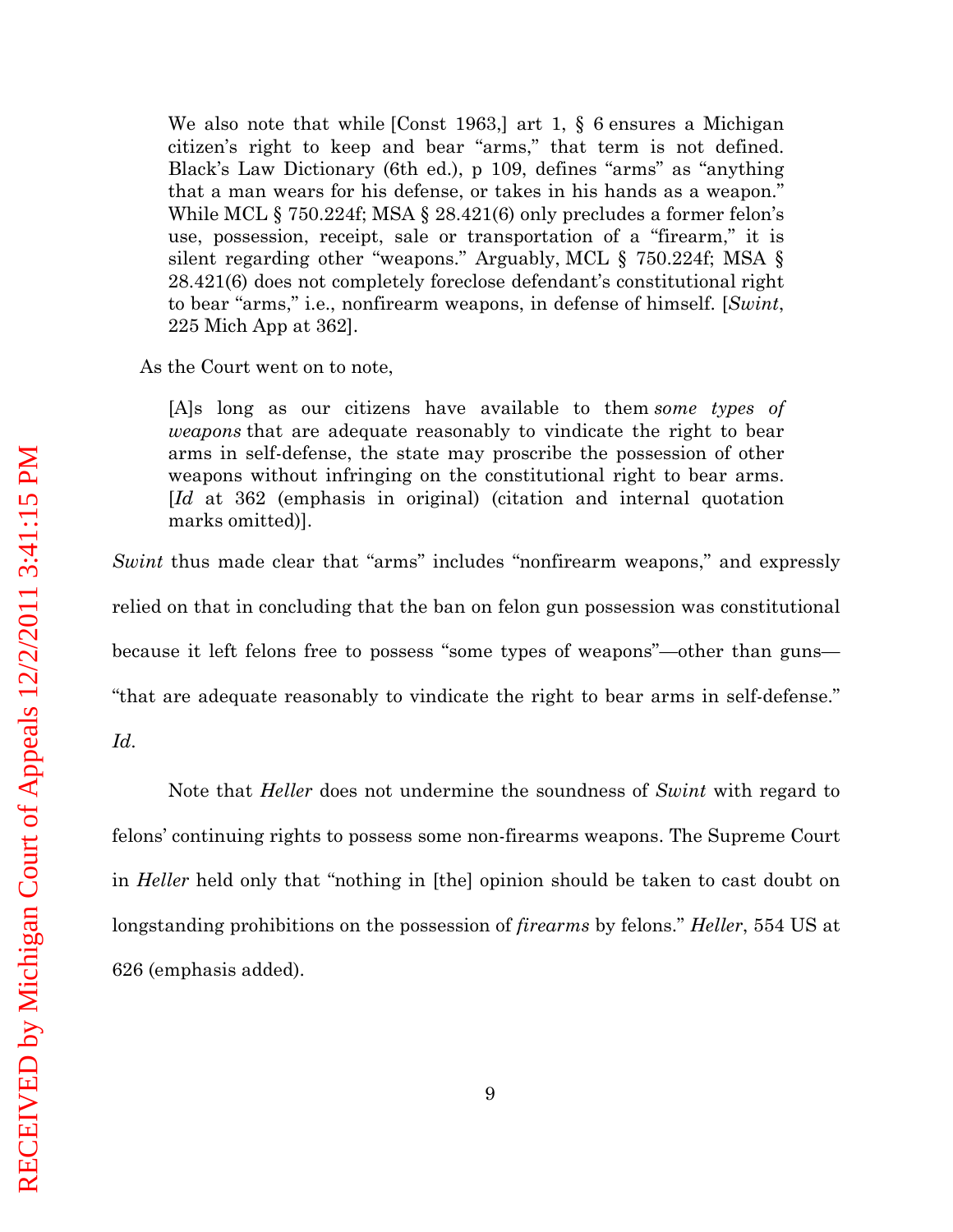#### <span id="page-15-0"></span>**D. Other Courts Have Treated the "Right to Keep and Bear Arms" as Extending Beyond Just Firearms.**

More recently, state courts in Delaware, Ohio, and Oregon have likewise concluded that the right to keep and bear arms extends beyond just firearms. *See State v Griffin*, 2011 WL 2083893, \*7 n62; 2011 Del Super LEXIS 193, \*26 n62 (Del Super Ct, May 16, 2011) (holding that the "right to keep and bear arms" under the Delaware Constitution extends to knives, and concluding that the Second Amendment right does the same); *City of Akron v Rasdan*, 105 Ohio App 3d 164, 171-172; 663 NE2d 947 (1995) (treating a restriction on knife possession as implicating the "right to keep and bear arms" under the Ohio Constitution, though concluding that the restriction is constitutional because "[t]he city of Akron properly considered this fundamental right by including in [the knife restriction] an exception from criminal liability when a person is 'engaged in a lawful business, calling, employment, or occupation' and the circumstances justify 'a prudent man in possessing such a weapon for the defense of his person or family'"); *State v Delgado*, 298 Or 395, 397-404; 692 P2d 610 (1984) (holding that the "right to keep and bear arms" under the Oregon Constitution extends to knives); *State v Blocker*, 291 Or 255, 257-258; 630 P2d 824 (1981) (same as to billy clubs), *citing State v Kessler*, 289 Or 359; 614 P2d 94 (1980); *also Barnett v State*, 72 Or App 585, 586; 695 P2d 991 (1985) (same as to blackjacks).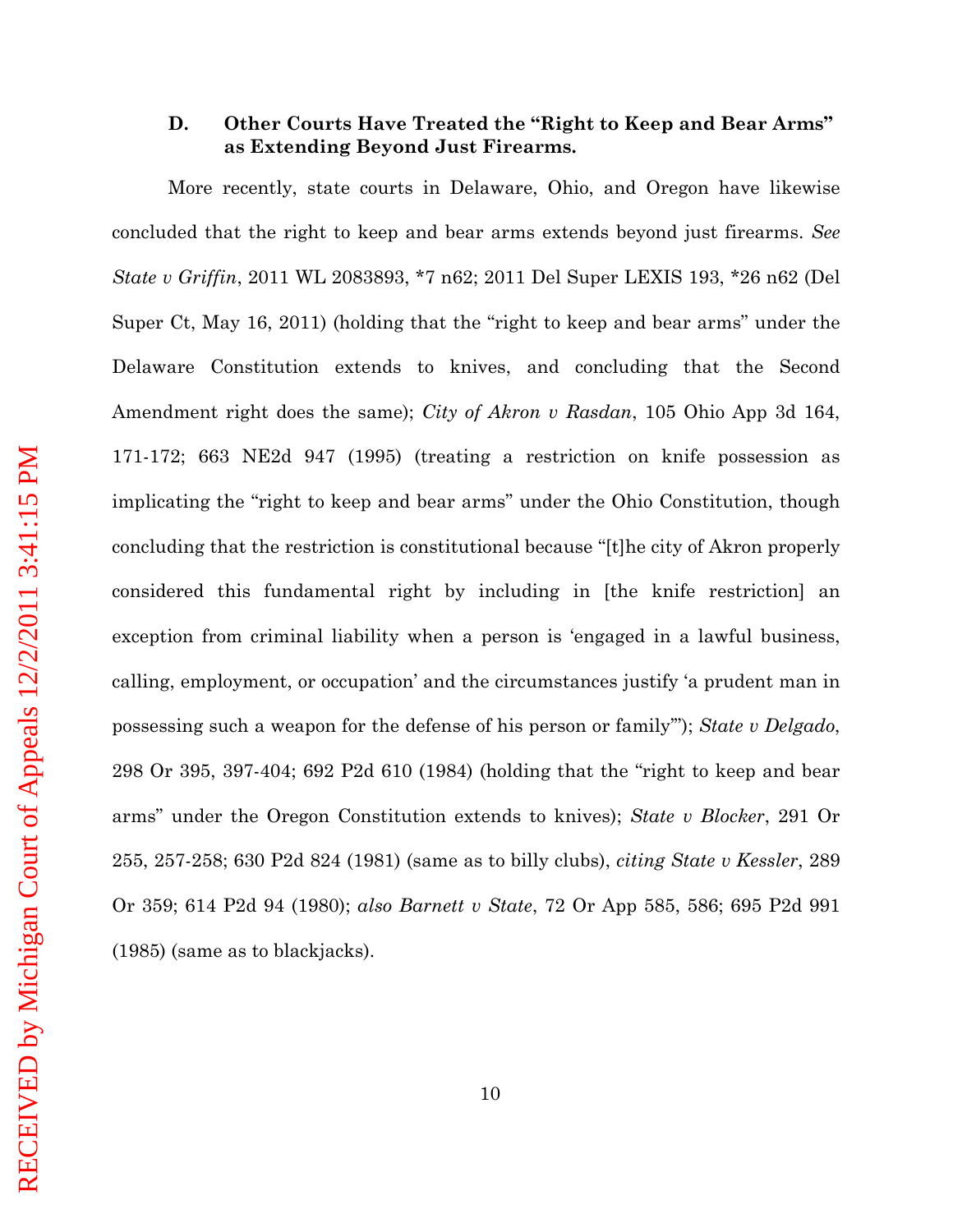Likewise, Florida's Attorney General has expressly concluded that the right to keep and bear arms covers stun guns and Tasers, determining that "the term ['arms'] is generally defined as 'anything that a man wears for his defense, or takes in his hands as a weapon.'" 1986 Fla Op Att'y Gen 2, 1986 Fla AG LEXIS 107 (January 6, 1986). And the Attorney General relied on this to conclude that countylevel regulation of stun guns and Tasers is unconstitutional, because the Florida Constitution's right to bear arms reserves regulation of arms—including stun guns and Tasers—to the legislature.

We do not know of any recent cases that have disagreed with this consensus, and that have read "arms" as limited to guns. Indeed, the only two cases cited by the State as supposedly limiting "arms" to guns, *Wooden v United States*, 6 A3d 833 (DC, 2010), and *Mack v United States*, 6 A3d 1224 (DC, 2010), held only that the question was unresolved in the D.C. courts. This is all the D.C. Court of Appeals needed to decide in those cases, because the defendants in both cases failed to properly object at trial, and their convictions were thus reviewed only for "plain" or "obvious" error. *Wooden*, 6 A3d at 839; *Mack*, 6 A3d at 1236–37.

Thus, *Wooden* noted that *Heller* focused only on firearms—understandable, since the law at issue in *Heller* was a gun ban—and went on to acknowledge that "[p]erhaps a detailed *Heller*-type analysis would result in a conclusion that some kinds of knives today" "may qualify for Second Amendment protection." 6 A3d at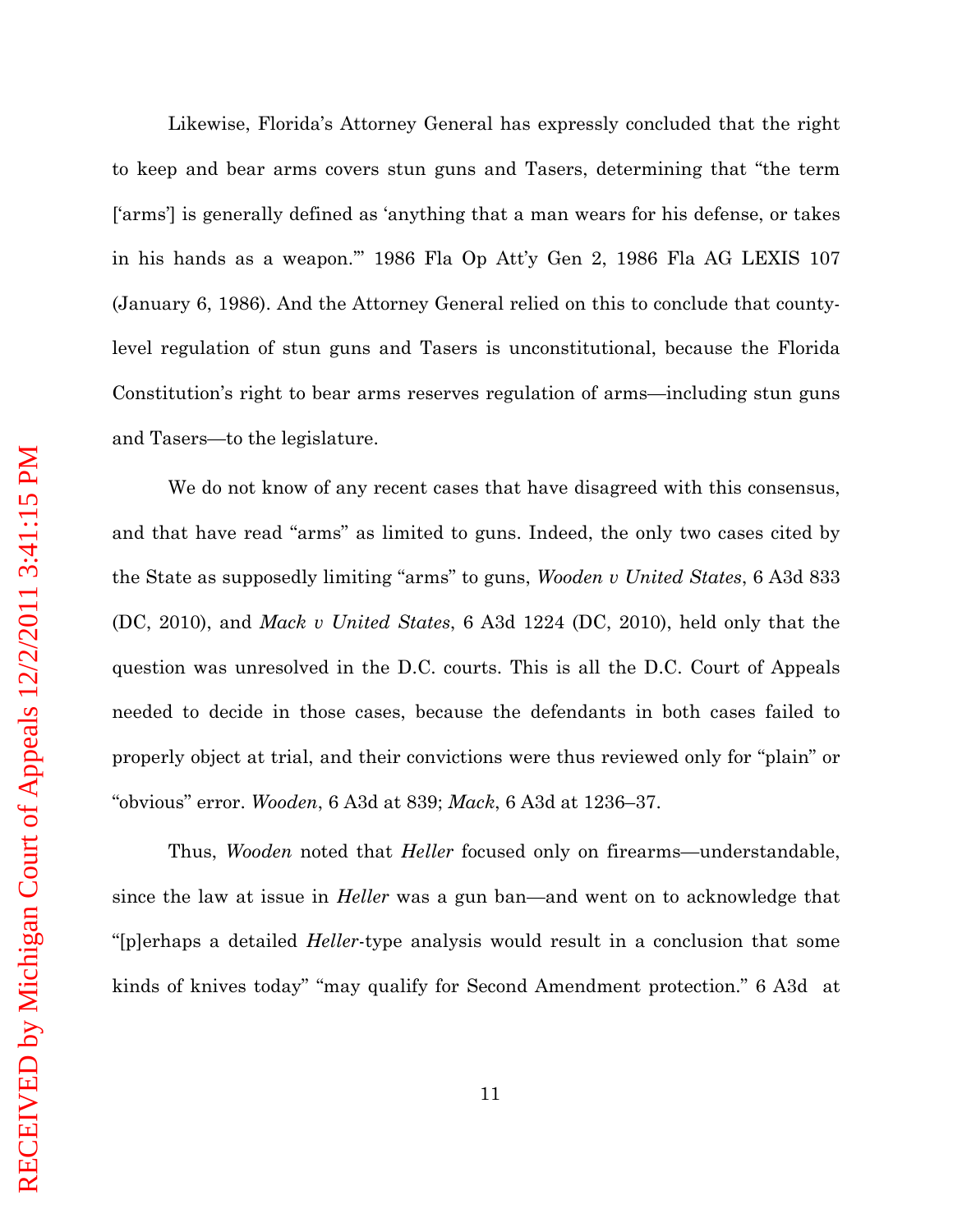839. Likewise, *Mack* said only that "it is not at all clear that the Second Amendment right to keep and bear arms applies to the ice pick carried by Mr. Mack." 6 A3d at 1235. The court was, in the words of *Mack*, "disinclined" in both cases "to delve further into these questions when our review is limited by the plain error standard." 6 A3d at 1236-37.

# <span id="page-17-0"></span>**III. The Second Amendment "Right to Keep and Bear Arms" Covers Stun Guns and Tasers.**

The Supreme Court in *Heller* did stress that the Second Amendment does not

cover all arms:

We also recognize another important limitation on the right to keep and carry arms. [*United States v Miller*, 307 US 174; 59 S Ct 816; 83 L Ed 1206 (1939)] said, as we have explained, that the sorts of weapons protected were those "in common use at the time." We think that limitation is fairly supported by the historical tradition of prohibiting the carrying of "dangerous and unusual weapons." See 4 Blackstone 148-149 (1769); 3 B. Wilson, Works of the Honourable James Wilson 79 (1804). [*Heller*, 554 US at 627 (some citations omitted)].

Thus, "dangerous and unusual" weapons are seen as historically excluded from the scope of the right to keep and bear arms.

But this suggests that the exception is indeed limited to weapons that are not only "unusual" but also "dangerous." *See Amerisure Ins Co v Plumb*, 282 Mich App 417, 428-429; 766 NW2d 878 (2009) ("and" is a conjunction between two phrases that, when given its plain, ordinary meaning, requires that both conditions be met). And since all weapons are "dangerous" to some extent, the reference to "dangerous .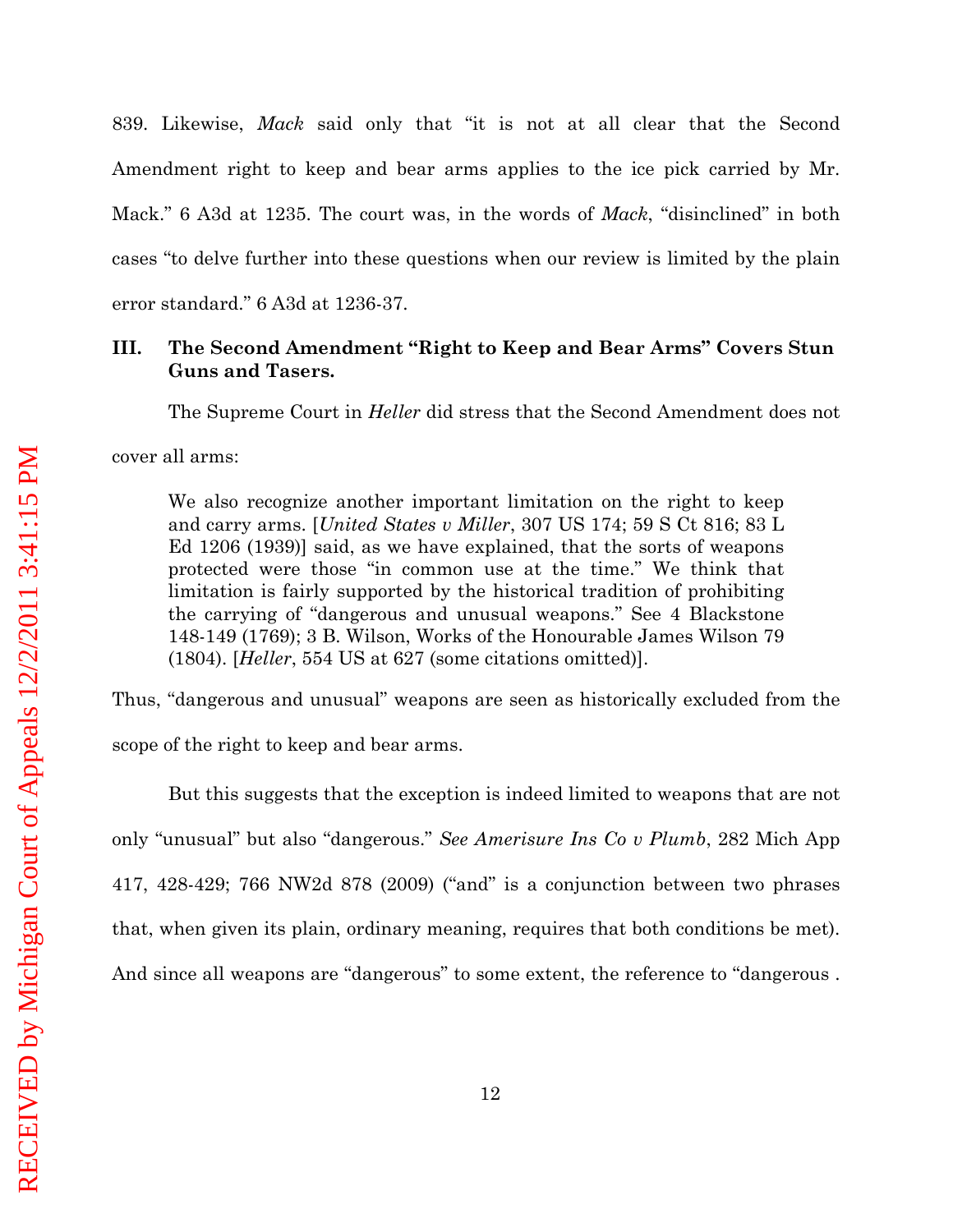. . weapons" must mean weapons that are more dangerous than some threshold, or more dangerous than the norm—likely weapons that are unusually dangerous.

Whatever else might fall under that description, stun guns and Tasers are not unusually dangerous weapons. They are much less dangerous than guns, which are constitutionally protected and broadly allowed in Michigan. They are less dangerous even than knives, clubs, and other such devices—including, in some circumstances, bare hands. *Caldwell v Moore*, 968 F2d 595, 602 (CA 6, 1992) ("It is not unreasonable for the jail officials to conclude that the use of a stun gun is less dangerous for all involved than a hand to hand confrontation").

To be sure, all attacks are potentially deadly: pushing or punching someone may cause him to fall the wrong way and die. But stun guns and irritant sprays are so rarely deadly that they merit being viewed as tantamount to generally nondeadly force, such as a punch or a shove. The best estimates seem to be that deliberate uses of Tasers are deadly in less than 0.01% of all cases, as compared to an estimated 20% death rate from gunshot wounds in deliberate assaults, and an estimated 2% death rate from knife wounds in deliberate assaults). Eugene Volokh, *Nonlethal Self-Defense, (Almost Entirely) Nonlethal Weapons, and the Rights to Keep and Bear Arms and Defend Life*, 62 Stan L Rev 199, 205 (2009). This is why we label stun guns as "nonlethal" or "nondeadly" weapons, consistent with the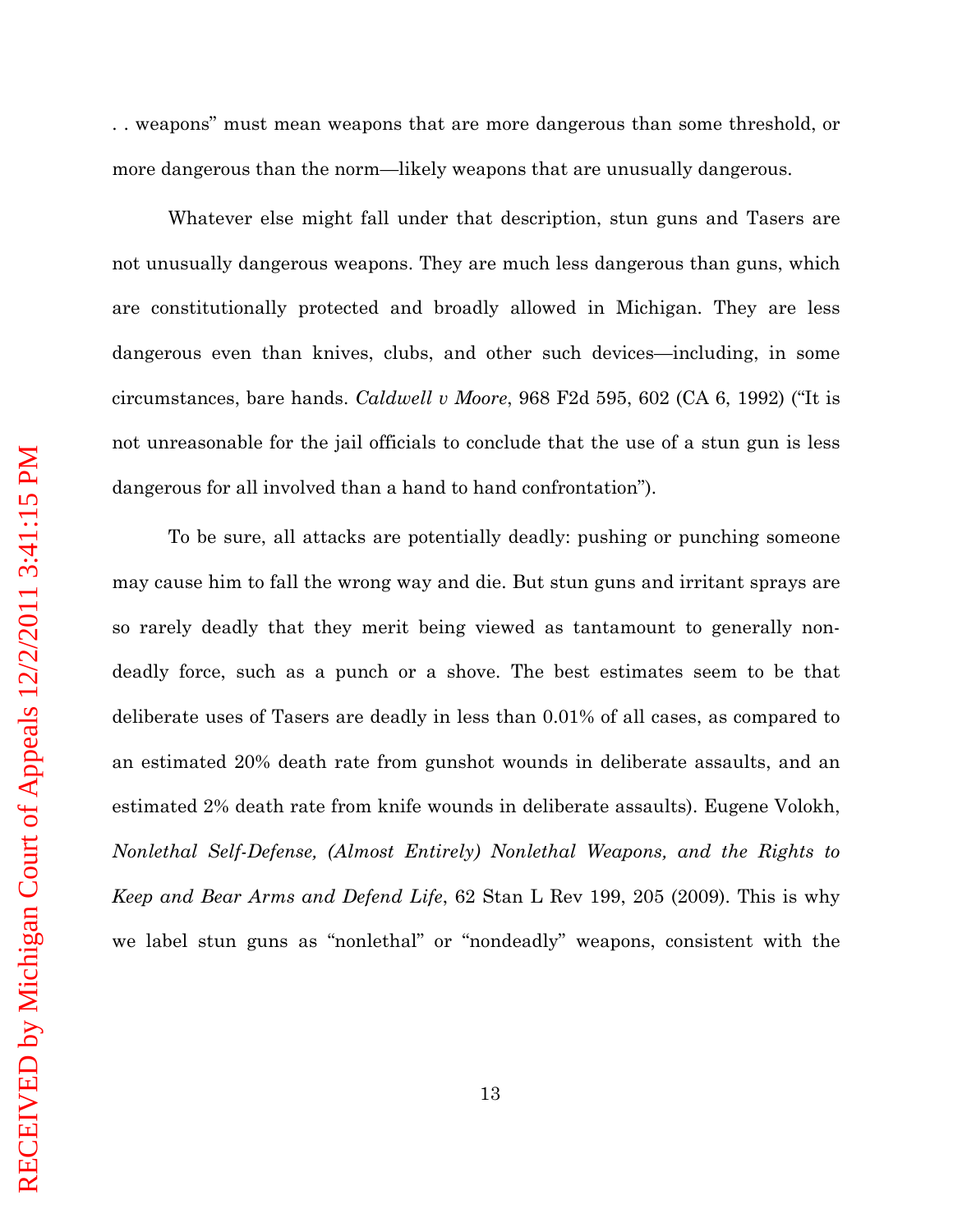parties' stipulations in this case that stun guns are "generally nonlethal," Appellant's Appendix VIII (stipulation and amended stipulation).

Likewise, though stun guns and Tasers can be used in crimes as well as in lawful self-defense, that is true of all weapons. If private ownership of arms posed no risks, there would be no movements to ban arms, and no need to secure constitutional protection of arms. The premise of the constitutional right to keep and bear arms in self-defense is that self-defense is a basic right, and that people must be able to possess the tools needed for effective self-defense *despite* the risk that some people will abuse those tools. And if that is true for deadly weapons such as handguns, it is *especially* true for almost entirely nonlethal weapons, such as stun guns and Tasers.

Of course, stun guns and Tasers were unknown when the Second Amendment was enacted, but *Heller* expressly rejected the view "that only those arms in existence in the 18th century are protected by the Second Amendment." 554 US at 582. Instead, *Heller* held, "[j]ust as the First Amendment protects modern forms of communications [such as the Internet], and the Fourth Amendment applies to modern forms of search [such as heat detection devices], the Second Amendment extends, prima facie, to all instruments that constitute bearable arms, even those that were not in existence at the time of the founding." *Id* (citations omitted).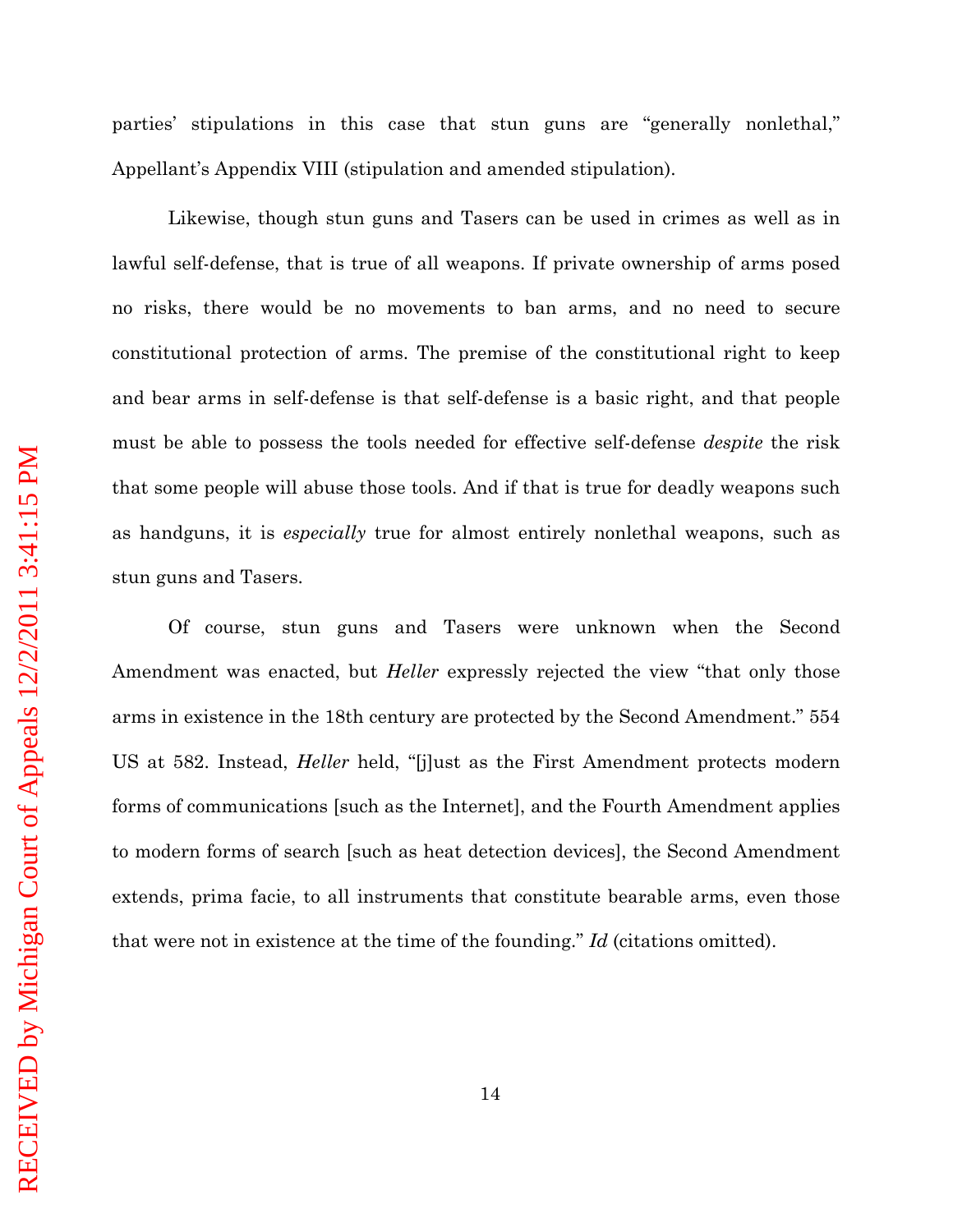RECEIVED by Michigan Court of Appeals 12/2/2011 3:41:15 PM RECEIVED by Michigan Court of Appeals 12/2/2011 3:41:15 PM $\overline{a}$ 

*People v Smelter*, 175 Mich App 153, 155; 437 NW2d 341 (1989), did conclude that stun guns were not protected by the Michigan Constitution's Second Amendment analog, Const 1963, art 1, § 6, because the state may "prohibit weapons whose customary employment by individuals is to violate the law." But *Smelter* does not control here, for several reasons. First, it predates 1990, and thus is not binding under MCR 7.215(J)(1). Second, it based its analysis solely on the Michigan constitutional provision and not the Second Amendment, and in any event predated *Heller*. Third, *Smelter* offered no evidence in support of its bald assertion that stun guns were customarily used to violate the law in the late 1980s; and the briefs to this Court (as well as the application papers to the Supreme Court) offered no such evidence, either. *See* 11/10/87 Brief of Appellant, *People v Smelter*, (Docket No. 100234), available at http://www.law.ucla.edu/volokh/smelter/ctapp1.pdf and 2/24/88 Brief of Appellee, *People v Smelter*, (Docket No. 100234), available at http:// www.law.ucla.edu/volokh/smelter/ctapp2.pdf; *see also* 3/14/89 Application for Leave to Appeal, *People v Smelter*, SC No. 85674, available at http://www.law.ucla.edu/ volokh/smelter/sct1.pdf and 4/17/89 Answer in Opposition to Application, *People v Smelter*, SC No. 85674, available at http://www.law.ucla.edu/volokh/smelter/sct2. pdf. Indeed, Taser Corp. reports that it has sold 241,000 Tasers to civilians as of September 30,<sup>4</sup> and there is also an unknown number of non-Taser stun guns that

<sup>4</sup> Taser Corp., *Press Kit*, http://www.taser.com/press-kit (accessed Dec. 1, 2011).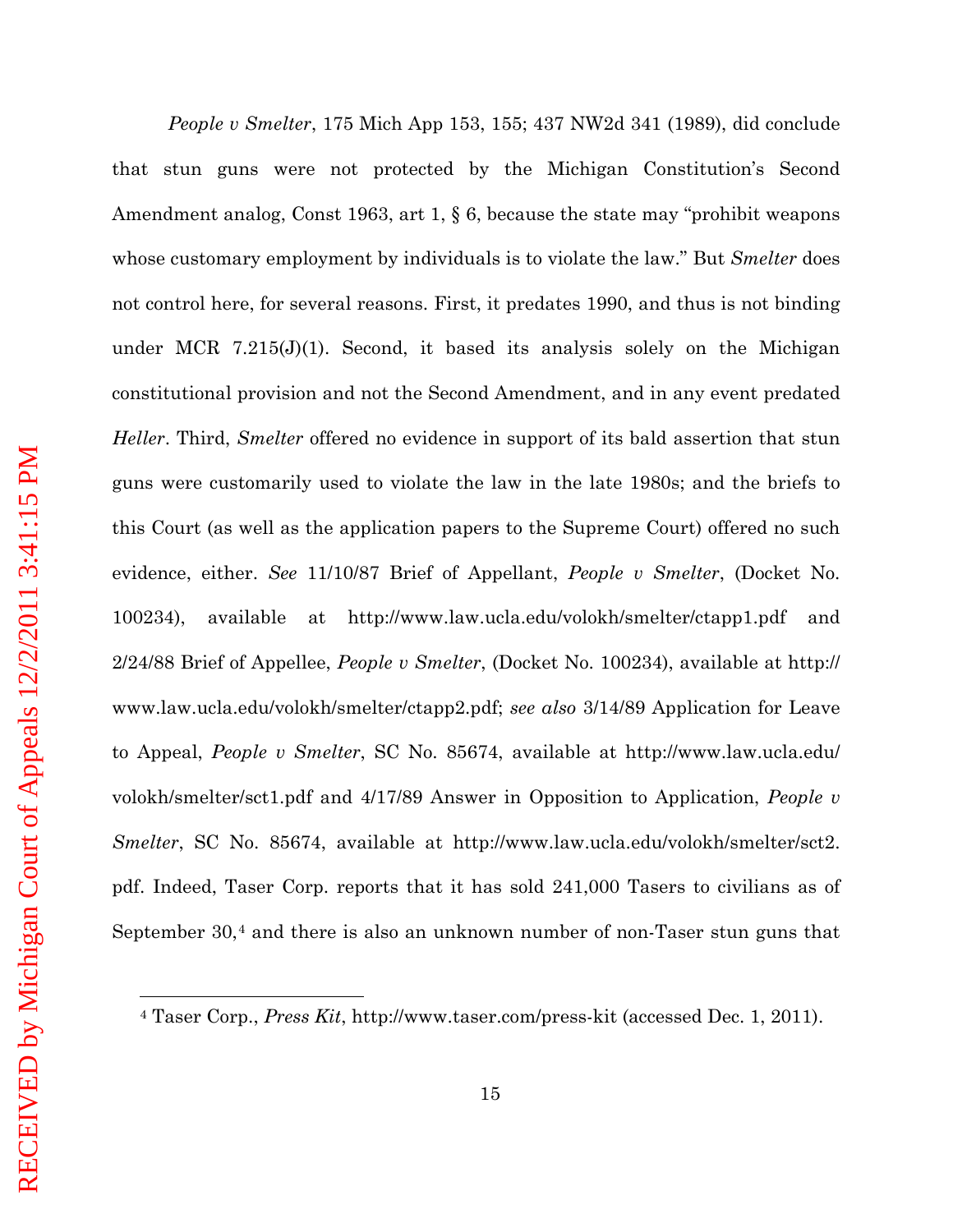<span id="page-21-1"></span> $\overline{a}$ 

have been lawfully sold to civilians in the 43 states that do not ban Tasers and stun guns. *See* Volokh, *supra*, 62 Stan L Rev at 244 (collecting statutes). Naturally, there is no census of how many of the buyers are criminals; but there is no evidence at all that such criminal buyers form a majority, or even a large minority, of all buyers.

The State cites 25 published cases nationwide, over a nearly 20-year period (1993-2011), in which stun guns or Tasers were possessed or used by criminals, Appellant's Brief at 22–26. It argues that "[t]hese cases clearly demonstrate that Tasers and stun guns are *not* 'typically possessed . . . for lawful purposes' as required by *Heller*," *Id* at 26. But those cases demonstrate no such thing. Even if they represent only 1 percent of all the criminal uses of stun guns and Tasers, so that there were 2,500 hypothetical criminal uses nationwide over those three decades—or nearly 140 hypothetical cases per year—those cases would tell us nothing about the typical behavior of the over 200,000 civilian owners of stun guns, the overwhelming majority of whom no doubt are law-abiding women and men who, like AWARE's members, carry them solely for self-protection.

Indeed, in just the past 36 months, this Court has seen more than a dozen cases in which a baseball bat was used to inflict serious injury or death,<sup>[5](#page-21-0)</sup> and others

<span id="page-21-0"></span><sup>5</sup> *People v Grullon*, unpublished per curiam opinion of the Court of Appeals, issued November 15, 2011 (Docket No. 299410); *People v Archey*, unpublished per curiam opinion of the Court of Appeals, issued August 30, 2011 (Docket No. 296757); *People v Jones*, unpublished per curiam opinion of the Court of Appeals, issued December 21, 2010 (Docket No. 293824); *People v Green*, unpublished per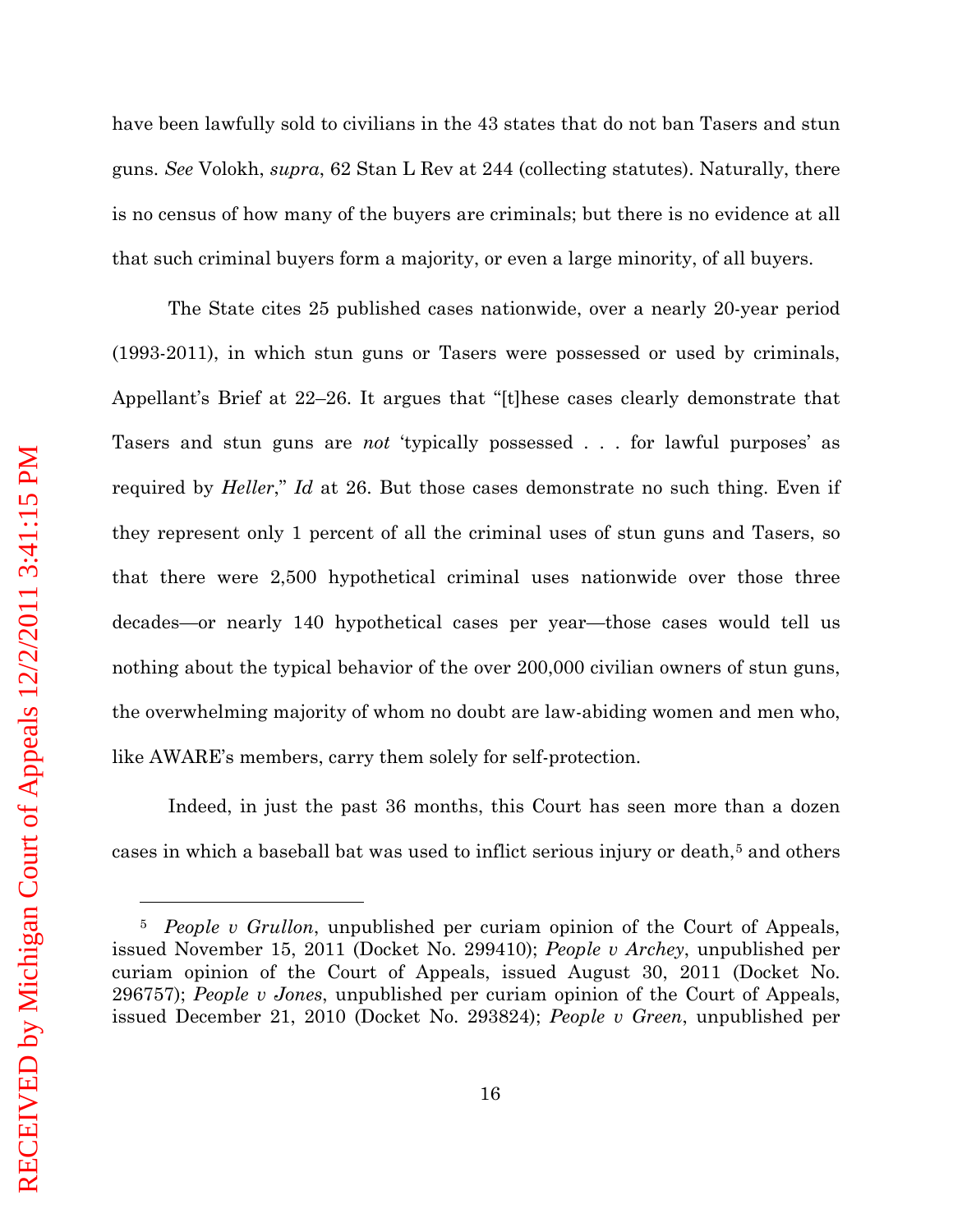<span id="page-22-1"></span>in which a bat was used in furtherance of crimes such as felonious assault, vehicle theft, and witness intimidation.[6](#page-22-0) Yet we would not infer from these cases that the "customary employment" of a baseball bat is crime, as opposed to the Tuesday night softball league. Likewise, the State's cases do not show that the "customary employment" of stun guns is crime, as opposed to lawful possession for lawful selfdefense.

Finally, as noted above, this Court in *Swint* held that felons may be barred from owning firearms because they remain free to own "nonfirearm weapons." 225

curiam opinion of the Court of Appeals, issued December 16, 2010 (Docket No. 294741); *People v Conner*, unpublished per curiam opinion of the Court of Appeals, issued August 19, 2010 (Docket No. 290284); *People v Buchanan*, unpublished per curiam opinion of the Court of Appeals, issued July 15, 2010 (Docket No. 290942); *People v Scarborough*, unpublished per curiam opinion of the Court of Appeals, issued January 12, 2010 (Docket No. 286545); *People v Edwards*, unpublished per curiam opinion of the Court of Appeals, issued October 22, 2009 (Docket No. 288037); *People v Hector*, unpublished per curiam opinion of the Court of Appeals, issued June 23, 2009 (Docket No. 283849); *People v Cobb*, unpublished per curiam opinion of the Court of Appeals, issued May 5, 2009 (Docket No. 278973); *People v Kelley*, unpublished per curiam opinion of the Court of Appeals, issued April 28, 2009 (Docket No. 276269); *People v Mott*, unpublished per curiam opinion of the Court of Appeals, issued February 17, 2009 (Docket No. 280671); *People v Muntaqim-Bey*, unpublished per curiam opinion of the Court of Appeals, issued February 5, 2009 (Docket No. 280323). Copies of the unpublished cases cited in nn 5 and 6 are attached at Ex A.

<span id="page-22-0"></span><sup>6</sup> *People v Thomas*, unpublished per curiam opinion of the Court of Appeals, issued October 13, 2011 (Docket No. 297763); *People v Warren*, unpublished per curiam opinion of the Court of Appeals, issued June 16, 2009 (Docket No. 285029); *People v Goble*, unpublished per curiam opinion of the Court of Appeals, issued June 11, 2009 (Docket No. 283889); *People v Atkins*, unpublished per curiam opinion of the Court of Appeals, issued June 9, 2009 (Docket No. 282697).

 $\overline{a}$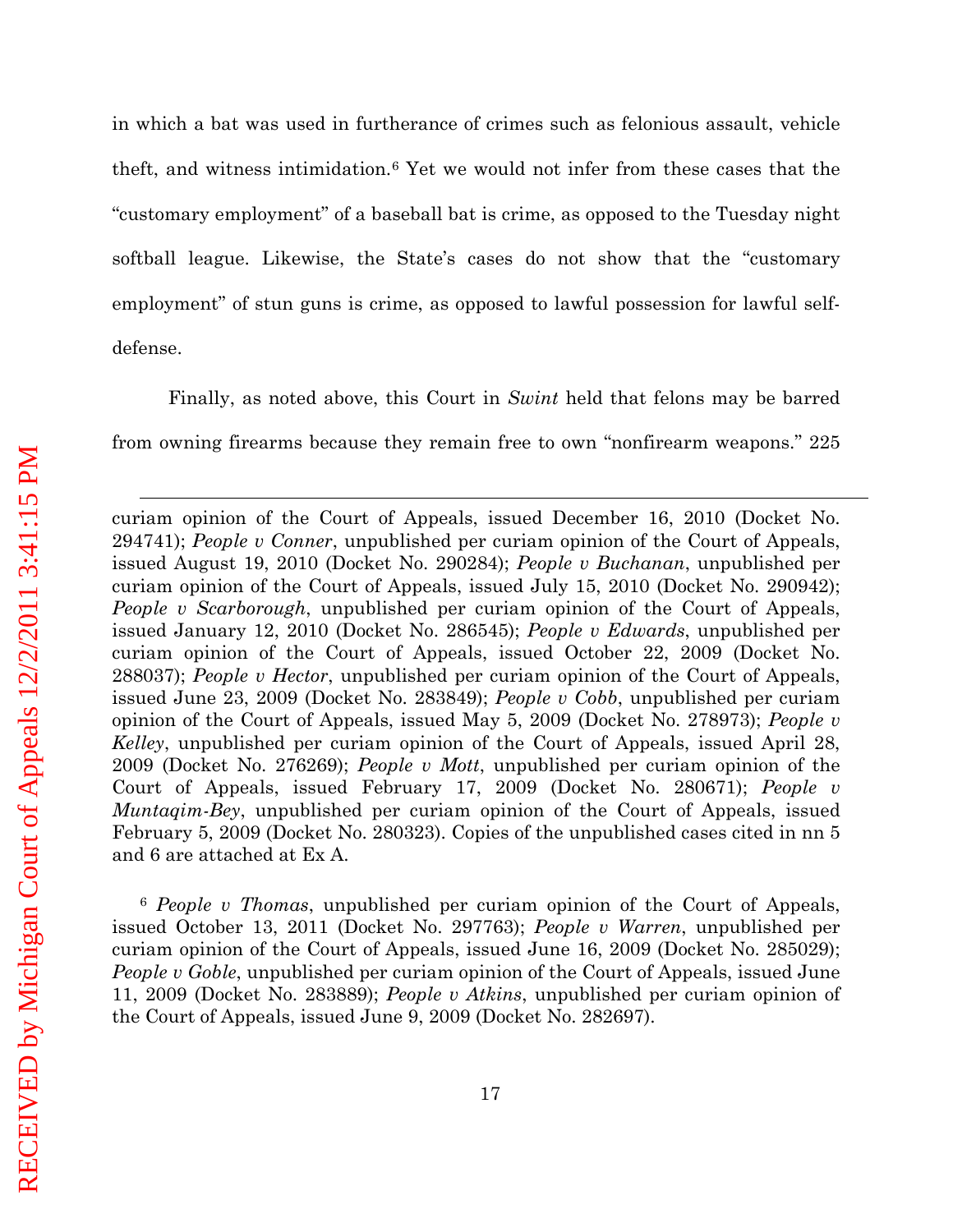felon possession of guns was constitutional because it left felons free to possess "some types of [nonfirearm] weapons that are adequate reasonably to vindicate the right to bear arms in self-defense." *Id* at 362. Any such nonfirearm weapons—such as knives or clubs—necessarily involve some risk of abuse and injury, and indeed considerably greater risk of death than stun guns do. *See*, nn [5](#page-21-1) & [6.](#page-22-1) It would make little sense for the right to bear arms to be read as allowing felons to possess quite lethal nonfirearm weapons, while at the same time denying everyone (felon or not) the right to possess much less lethal stun guns.

Mich App at 362-363. And it expressly relied on that in concluding that the ban on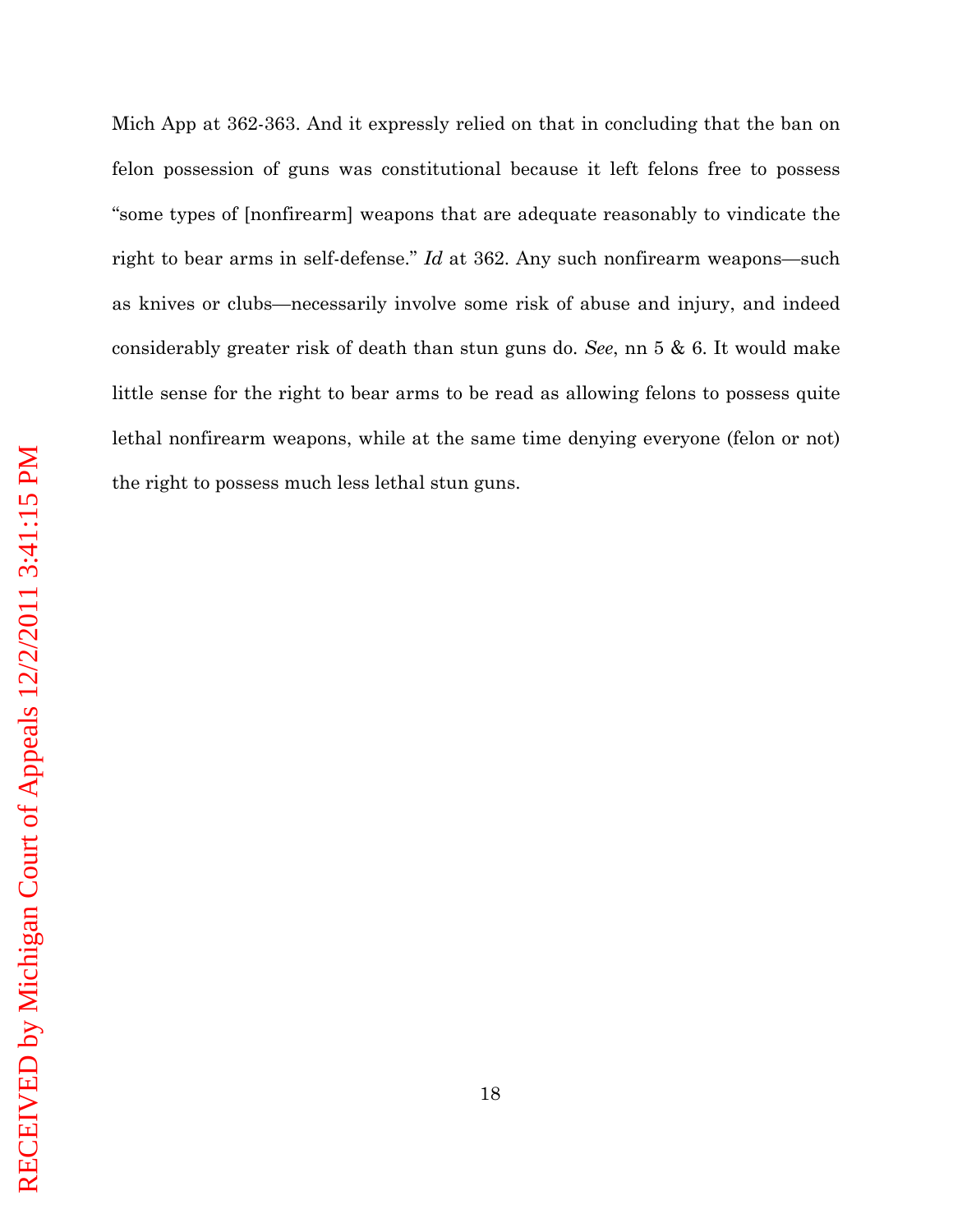#### **CONCLUSION**

<span id="page-24-0"></span>For these reasons, AWARE asks the Court to affirm the Circuit Court decision.

Respectfully submitted,

#### THE SMITH APPELLATE LAW FIRM

By: Michael F. Smith (P49472) /s/ Michael F. Smith 1747 Pennsylvania Ave. N.W., Suite 300 Washington, DC 20006 (202) 454-2860 **Co-counsel for** *Amicus Curiae*

and

Eugene Volokh\* UCLA School of Law 405 Hilgard Ave. Los Angeles, CA 90095 (310) 206-3926 **Counsel for** *Amicus Curiae* \*Motion for temporary admission pending

December 2, 2011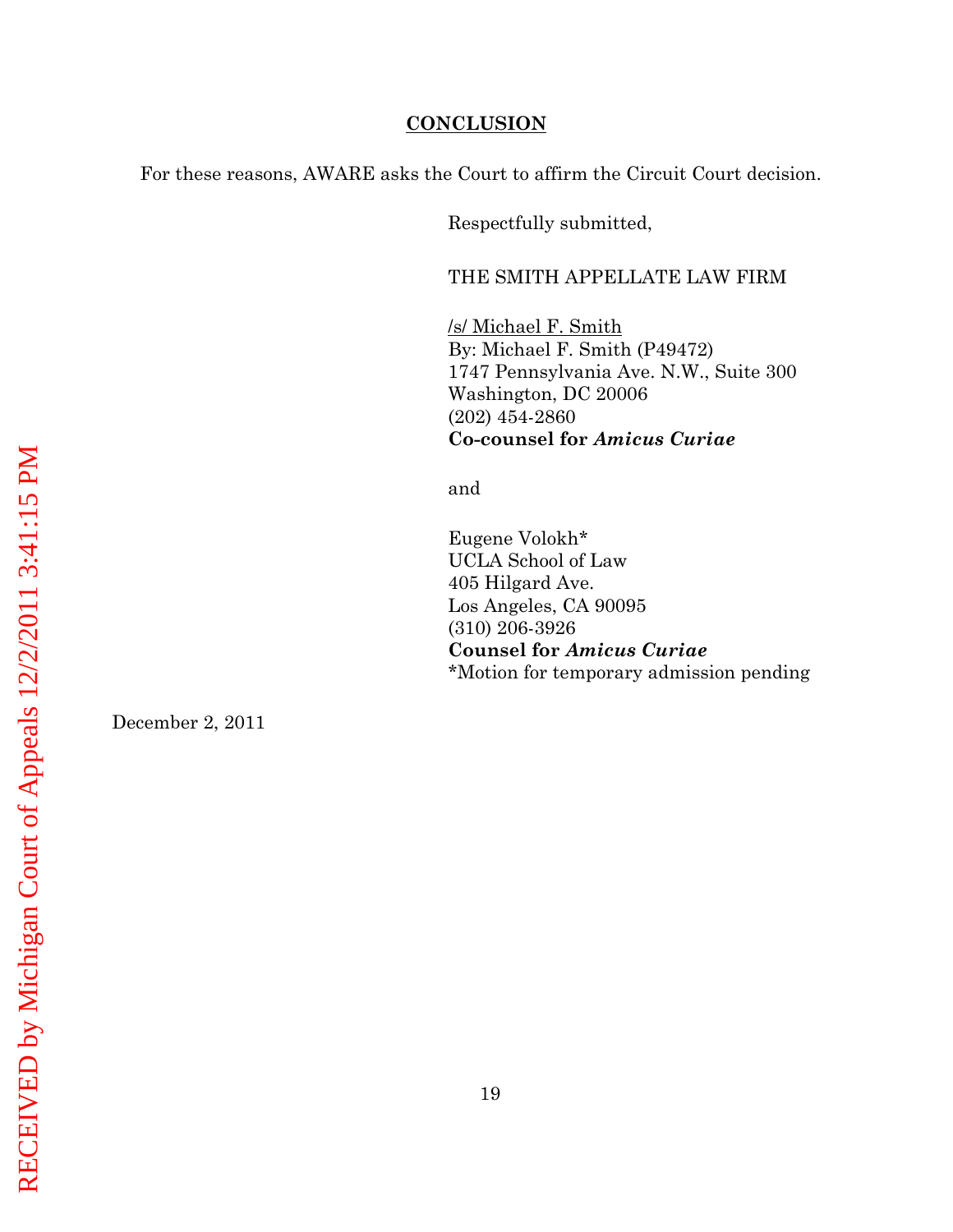### <span id="page-25-0"></span>**ADDENDUM - CONSTITUTIONAL AND STATUTORY PROVISIONS**

US Const, Am II:

A well regulated Militia, being necessary to the security of a free State, the right of the people to keep and bear Arms, shall not be infringed.

Const 1963, art 1, § 6:

Every person has a right to keep and bear arms for the defense of himself and the state.

MCL 750.224a:

# **Portable device or weapon directing electrical current, impulse, wave, or beam; sale or possession prohibited; exceptions; use of electro-muscular disruption technology; violation; penalty; definitions.**

Sec. 224a.

(1) Except as otherwise provided in this section, a person shall not sell, offer for sale, or possess in this state a portable device or weapon from which an electrical current, impulse, wave, or beam may be directed, which current, impulse, wave, or beam is designed to incapacitate temporarily, injure, or kill.

(2) This section does not prohibit any of the following:

(a) The possession and reasonable use of a device that uses electro-muscular disruption technology by any of the following individuals, if the individual has been trained in the use, effects, and risks of the device, and is using the device while performing his or her official duties:

(i) A peace officer.

(ii) An employee of the department of corrections who is authorized in writing by the director of the department of corrections to possess and use the device.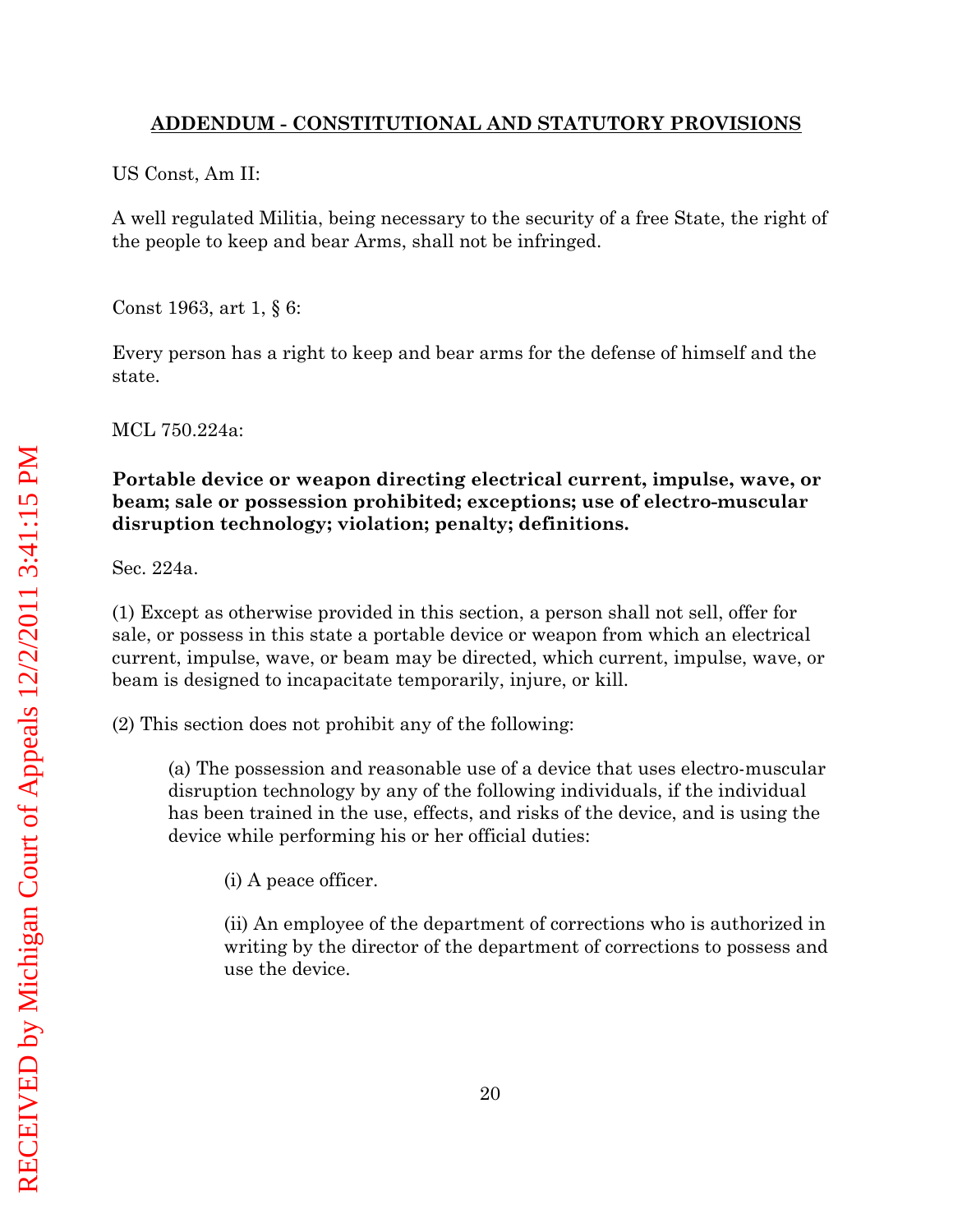(iii) A local corrections officer authorized in writing by the county sheriff to possess and use the device.

(iv) An individual employed by a local unit of government that utilizes a jail or lockup facility who has custody of persons detained or incarcerated in the jail or lockup facility and who is authorized in writing by the chief of police, director of public safety, or sheriff to possess and use the device.

(v) A probation officer.

(vi) A court officer.

(vii) A bail agent authorized under section 167b.

(viii) A licensed private investigator.

(ix) An aircraft pilot or aircraft crew member.

(x) An individual employed as a private security police officer. As used in this subparagraph, "private security police" means that term as defined in section 2 of the private security business and security alarm act, 1968 PA 330, MCL 338.1052.

(b) Possession solely for the purpose of delivering a device described in subsection (1) to any governmental agency or to a laboratory for testing, with the prior written approval of the governmental agency or law enforcement agency and under conditions determined to be appropriate by that agency.

(3) A manufacturer, authorized importer, or authorized dealer may demonstrate, offer for sale, hold for sale, sell, give, lend, or deliver a device that uses electromuscular disruption technology to a person authorized to possess a device that uses electro-muscular disruption technology and may possess a device that uses electromuscular disruption technology for any of those purposes.

(4) A person who violates this section is guilty of a felony punishable by imprisonment for not more than 4 years or a fine of not more than \$2,000.00, or both.

(5) As used in this section: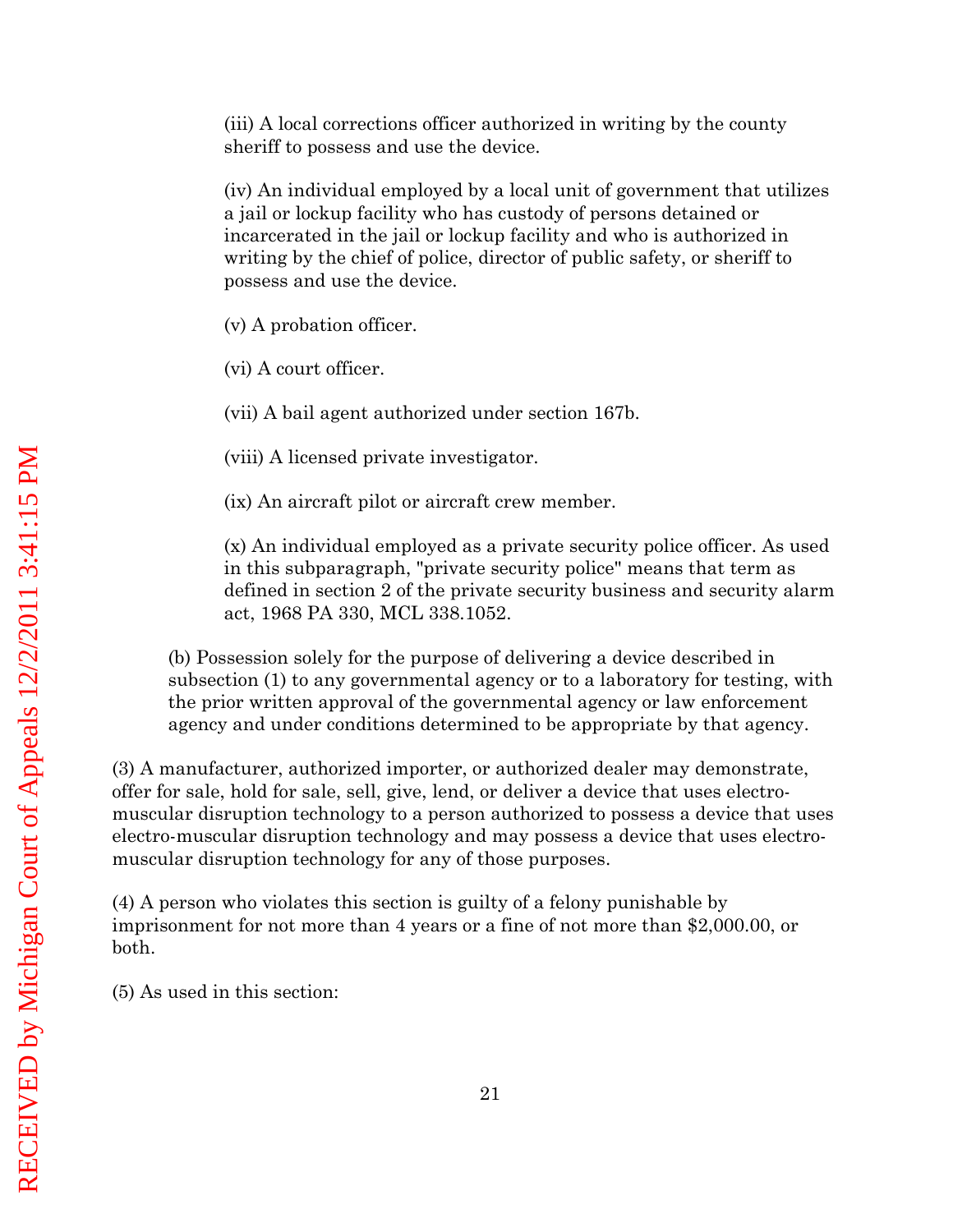(a) "A device that uses electro-muscular disruption technology" means a device to which all of the following apply:

(i) The device is capable of creating an electro-muscular disruption and is used or intended to be used as a defensive device capable of temporarily incapacitating or immobilizing a person by the direction or emission of conducted energy.

(ii) The device contains an identification and tracking system that, when the device is initially used, dispenses coded material traceable to the purchaser through records kept by the manufacturer.

(iii) The manufacturer of the device has a policy of providing the identification and tracking information described in subparagraph (ii) to a police agency upon written request by that agency.

(b) "Local corrections officer" means that term as defined in section 2 of the local corrections officers training act, 2003 PA 125, MCL 791.532.

(c) "Peace officer" means any of the following:

(i) A police officer or public safety officer of this state or a political subdivision of this state, including motor carrier officers appointed under section 6d of 1935 PA 59, MCL 28.6d, and security personnel employed by the state under section 6c of 1935 PA 59, MCL 28.6c.

(ii) A sheriff or a sheriff's deputy.

(iii) A police officer or public safety officer of a junior college, college, or university who is authorized by the governing board of that junior college, college, or university to enforce state law and the rules and ordinances of that junior college, college, or university.

(iv) A township constable.

(v) A marshal of a city, village, or township.

(vi) A conservation officer of the department of natural resources or the department of environmental quality.